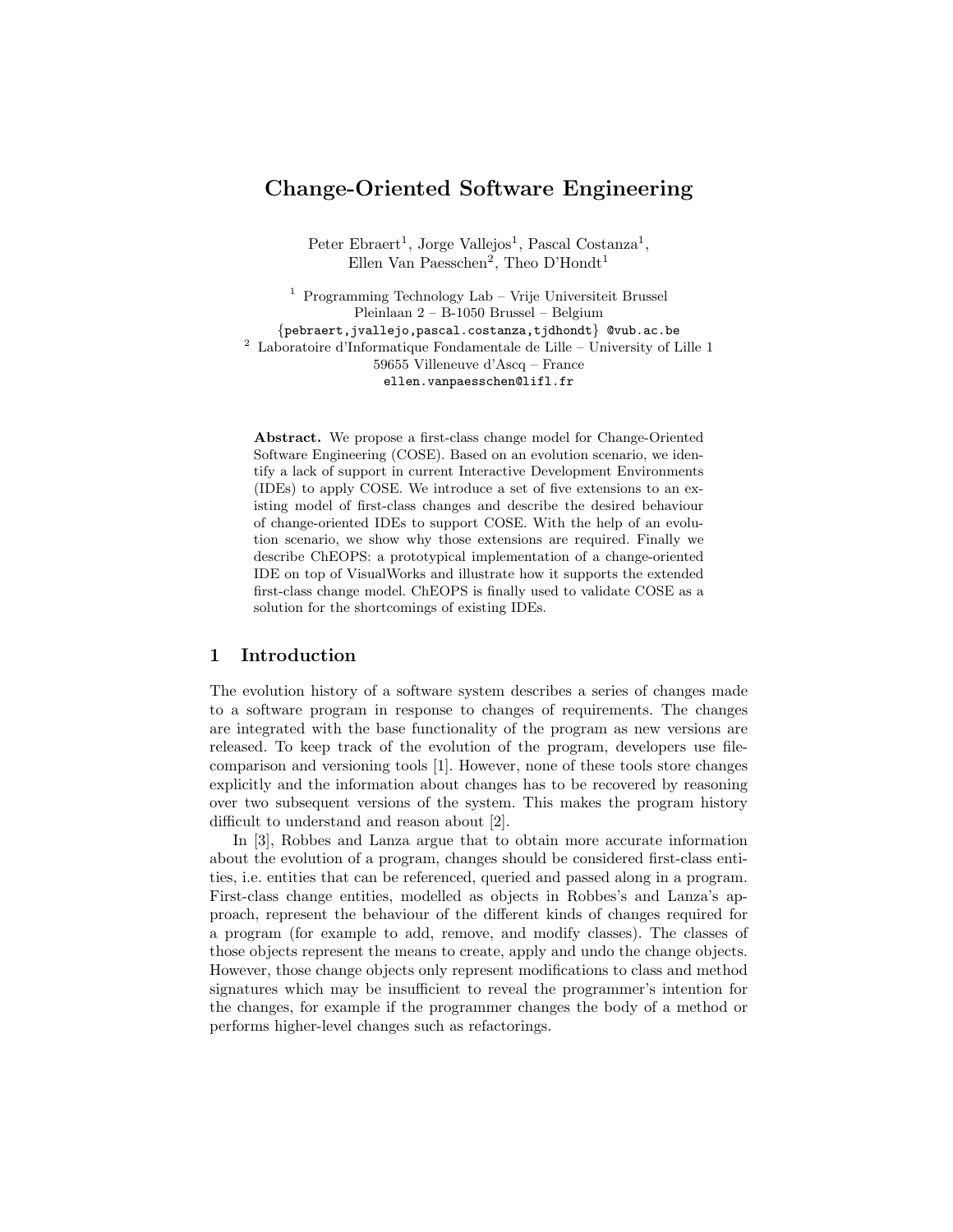In this work, we propose to deepen the idea of treating changes as first-class entities in the program environments. We argue the need for Change-Oriented Software Engineering in which the program history is represented as a list of firstclass changes rather than just a set of resulting versions. The changes should (1) have different levels of granularity to better describe the programmers' intentions, (2) provide an expressive way of representing a program's history and (3) provide better ways of exploring the evolution history of a program. We validate our proposal by implementing the model of first-class changes and by integrating it in the VisualWorks Smalltalk Interactive Development Environment as an extension to its ChangeList tool.

This paper is structured as follows. In Section 2 the use of a first-class change model is motivated based on the shortcomings of ChangeLists change management system. To identify the shortcomings, that section uses an evolution scenario of a simple chat application. Section 3 discusses the requirements to support Change-Oriented Software Engineering. It lists five extensions to the firstclass change model of ChangeList and ways in which IDE's could exploit that model to support COSE. ChEOPS, a prototypical tooi for COSE is presented in Section 4. It is used to validate how the extended first-class change model overcomes the shortcomings of the ChangeList tool. A discussion on COSE and its related work can be found respectively in Section 5 and 6. Before drawing some conclusions in Section 8 some tracks of future work are enumerated in Section 7.

## 2 Motivation

Most Smalltalk interactive development environments (IDEs) include a tool called ChangeList [4, 5] to manage the changes applied to a software system. Using this tool, programmers can inspect, compare, edit and merge changes performed on classes or methods. Each Smalltalk image<sup>3</sup> holds one single change list which records all the performed changes on that image. Hence the user may recover from a crash by backtracking to the most recent non-erroneous state of the image and reapplying changes listed by the ChangeList tool.

Changes are modelled as normal Smalltalk objects in the ChangeList tool and as such they can be referenced, queried and passed along. Every time a system is modified, the Smalltalk IDE logs this modification by creating a change object for it, linking this object to the project, and adding the object to the list handled by ChangeList.

Change objects of the ChangeList tool suit properly the notion of first-class changes for software evolution defined by Robes and Lanza [3]. According to them, change objects provide more accurate information about the history of a program than file-based and snapshot-based versioning change management

<sup>&</sup>lt;sup>3</sup> Most Smalltalk systems represent the application code (for example classes) together with the application state (objects) in a single memory region called *image*. Images can be saved and loaded by the Smalltalk environment as a snapshot of the current code and state of a program.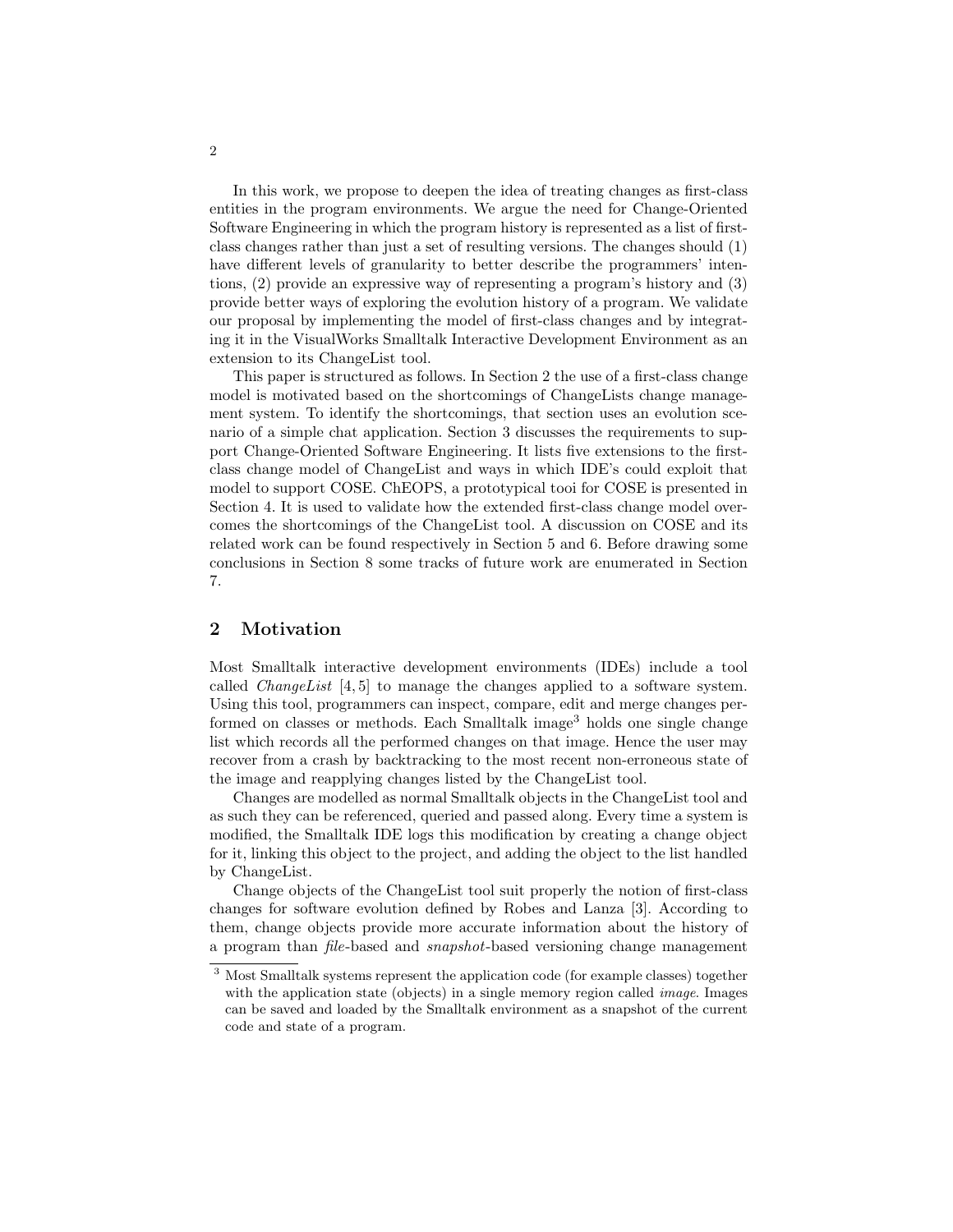systems. Change objects also better represent the incremental and entity-based way in which the evolution of a program occurs (changes are expressed in terms of system entities and not over text). However, change objects still suffer from a number of shortcomings which we illustrate in the following scenario.

#### 2.1 Evolution Scenario

Consider the scenario of software evolution for the chat application depicted in Figure 1. This application originally consists of two classes, User and Chatroom, which respectively maintain a reference  $cr$  and users to one another. A user can subscribe to a chatroom using the register method and exchange messages with the rest of users of the chatroom using the send and receive methods. Messages sent to the chatroom are propagated to all the registered users.



Fig. 1. Class diagram of the chat application

Assume that there are two developers working simultaneously on new features for this application. The first developer is responsible to introduce types of users so that it can be possible, for instance, to differentiate between registered and guest users. The second developer is responsible to ensure the privacy of the users, which in this case corresponds to encrypting and decrypting the messages when they are sent and received respectively.

For the first change the developer adds two subclasses of User to the application program, RegisteredUser and Guest. In this example, the only difference between these two types of users is that the registered users can be identified by their name in the chat room whereas the guests cannot: Accordingly, the username attribute of User class is moved to the RegisteredUser class. Figure 2 shows this first feature added to the application.

To ensure user privacy, the second developer adds two methods to the User class, encrypt and decrypt, which are called from the send and receive methods respectively. Figure 3 shows this second feature added to the application.

After implementing these two new features in the application, the developers merge the two changes resulting the class diagram showed below (Figure 4).

Figure 5 illustrates how these three steps are registered by the ChangeList tool in Smalltalk. Each line in this list corresponds to a change required for the implementation and merging of the two new features described above. Each of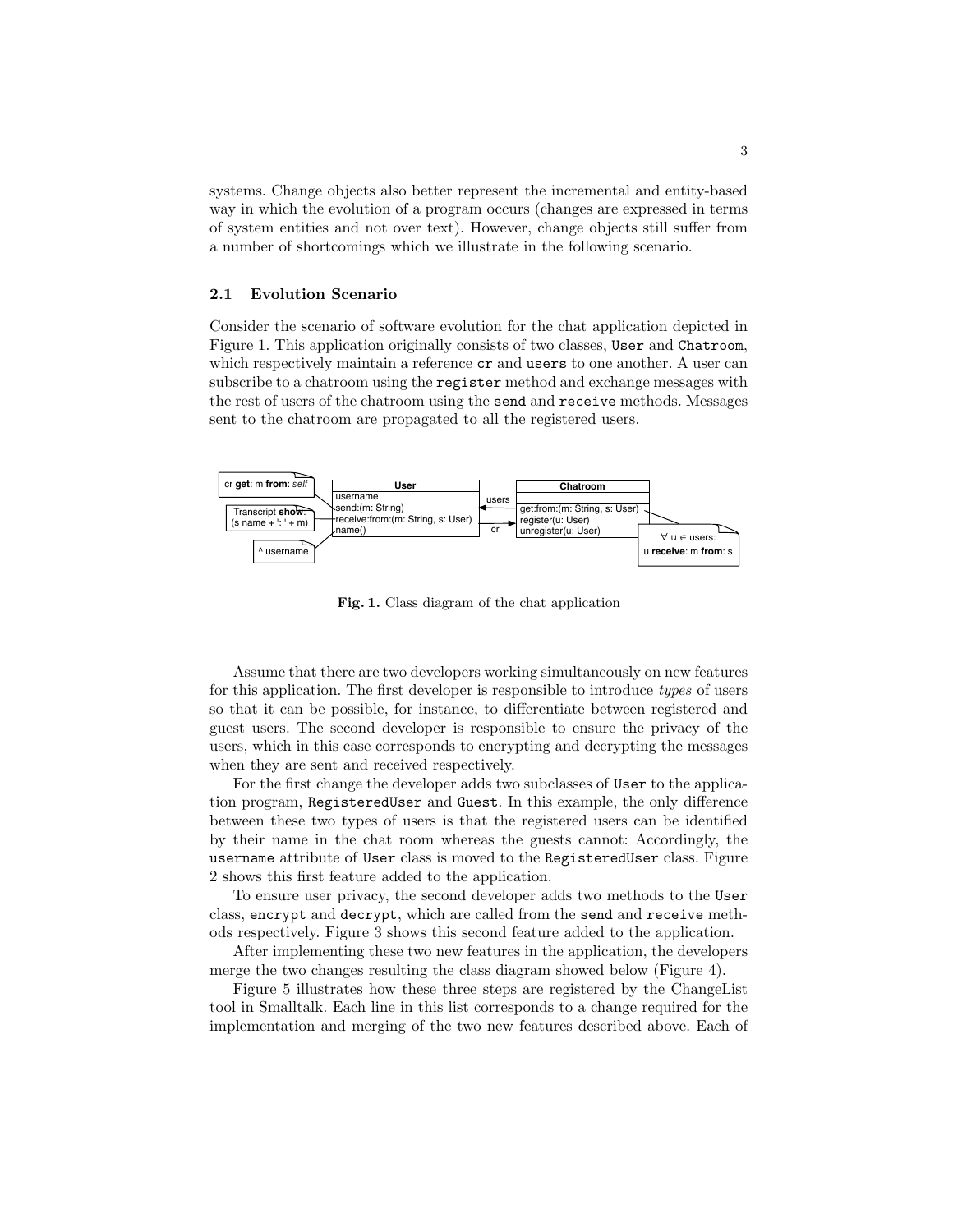

Fig. 2. First change: differentiating users



Fig. 3. Second change: ensuring user privacy



Fig. 4. Merging the changes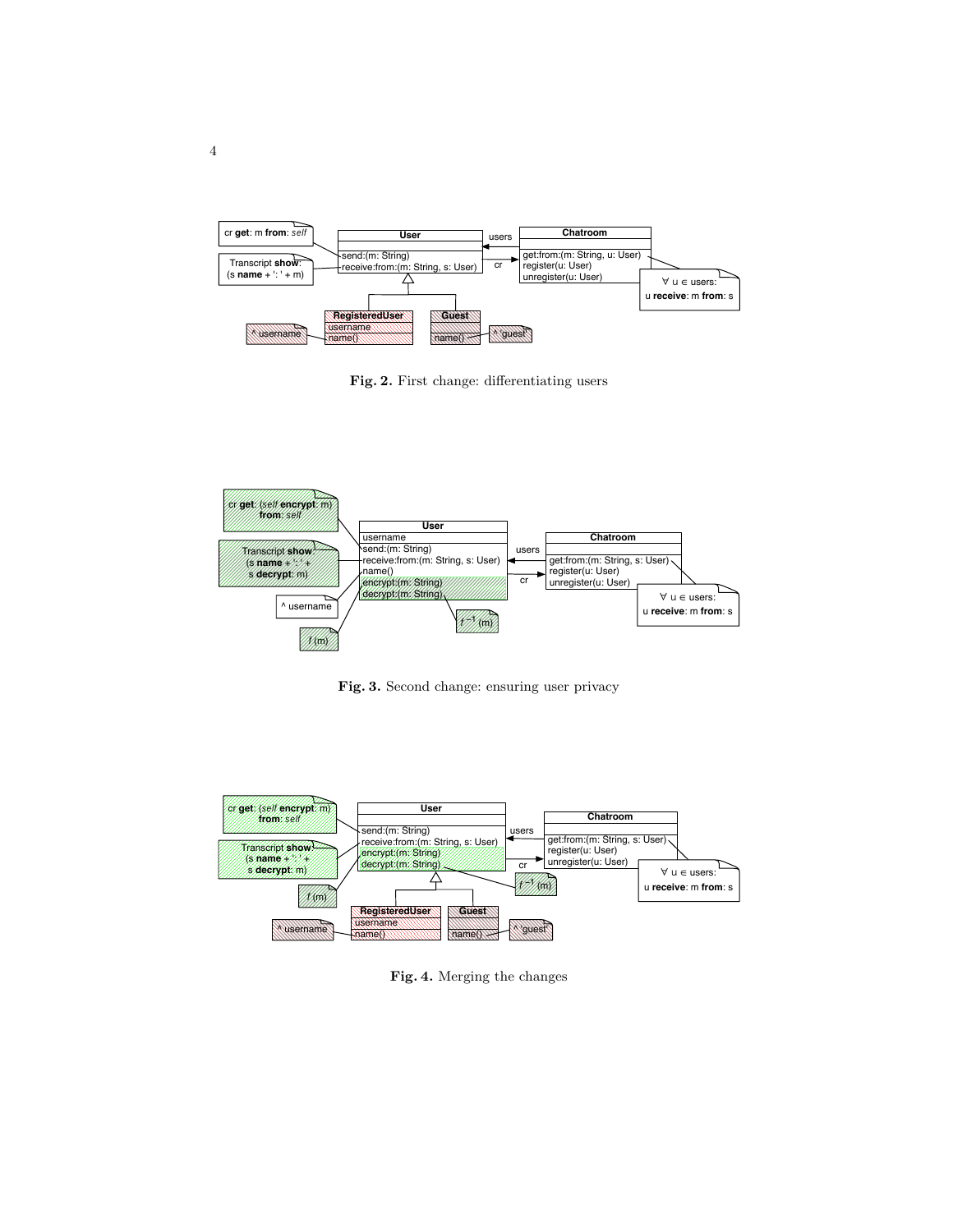these changes is stored in a change object. We observe a series of problems in this representation of the evolution of the chat application:

| $\mathbf{1}$   | Created package ChatApp                              |  |  |  |  |
|----------------|------------------------------------------------------|--|--|--|--|
| $\overline{2}$ | define User                                          |  |  |  |  |
| 3              | doIt User organisation addCategory:#messaging        |  |  |  |  |
| 4              | User receive: from: (change)                         |  |  |  |  |
| 5              | define User                                          |  |  |  |  |
| 6              | define User                                          |  |  |  |  |
| $\overline{7}$ | User send: (change)                                  |  |  |  |  |
| 8              | doIt User organisation addCategory:#accessing        |  |  |  |  |
| 9              | User name (change)                                   |  |  |  |  |
| 10             | define Chatroom                                      |  |  |  |  |
| 11             | define Chatroom                                      |  |  |  |  |
| 12             | doIt Chatroom organisation addCategory:#messaging    |  |  |  |  |
| 13             | Chatroom get: from: (change)                         |  |  |  |  |
| 14             | doit Chatroom organisation addCataegory:#registering |  |  |  |  |
| 15             | Chatroom register: (change)                          |  |  |  |  |
| 16             | Chatroom unregister: (change)                        |  |  |  |  |
| 17             |                                                      |  |  |  |  |
| 18             | define Guest                                         |  |  |  |  |
| 19             | doIt Guest organisation addCategory:#messaging       |  |  |  |  |
| 20             | Guest name (change)                                  |  |  |  |  |
| 21             | define RegisteredUser                                |  |  |  |  |
| 22             | RegisteredUser name (change)                         |  |  |  |  |
| 23             | User name (remove)                                   |  |  |  |  |
| 24             | define User                                          |  |  |  |  |
| 25             | define RegisteredUser                                |  |  |  |  |
| 26             |                                                      |  |  |  |  |
| 27             | doIt User organisation addCategory:#encryption       |  |  |  |  |
| 28             | User encrypt: (change)                               |  |  |  |  |
| 29             | User decrypt: (change)                               |  |  |  |  |
| 30             | User send: (change)                                  |  |  |  |  |
| 31             | User receive: from: (change)                         |  |  |  |  |
|                |                                                      |  |  |  |  |

Fig. 5. Evolution Scenario user privacy: Change list by ChangeList

- Restricted level of granularity The entities contained in the change list are restricted to classes and methods. Additions or removals of attributes are lost and thus they can only be detected by differentiating different versions of the program. This is what happens, for instance, with the send: method which is first defined and then modified. As changes within methods are not logged, these two changes result in two occurrences of User send: (change) on lines 7 and 30.
- Term overloading The definition of a change object is in some cases ad hoc and inconsistent. The same kind of Smalltalk change object can represent several kinds of modifications. For instance, a ClassDefinitionChange object is required to add a class to the program (for example to add the User class) but also to add or remove attributes (for example to add the username attribute in the User class). As a result of this term overloading, the change define User appears four times in the change list (lines 2, 5, 6 and 24). This hinders the understanding of the changes in the list.
- Lack of high-level changes The ChangeList tool does not allow the explicit monitoring of high-level changes which better represent the intention of the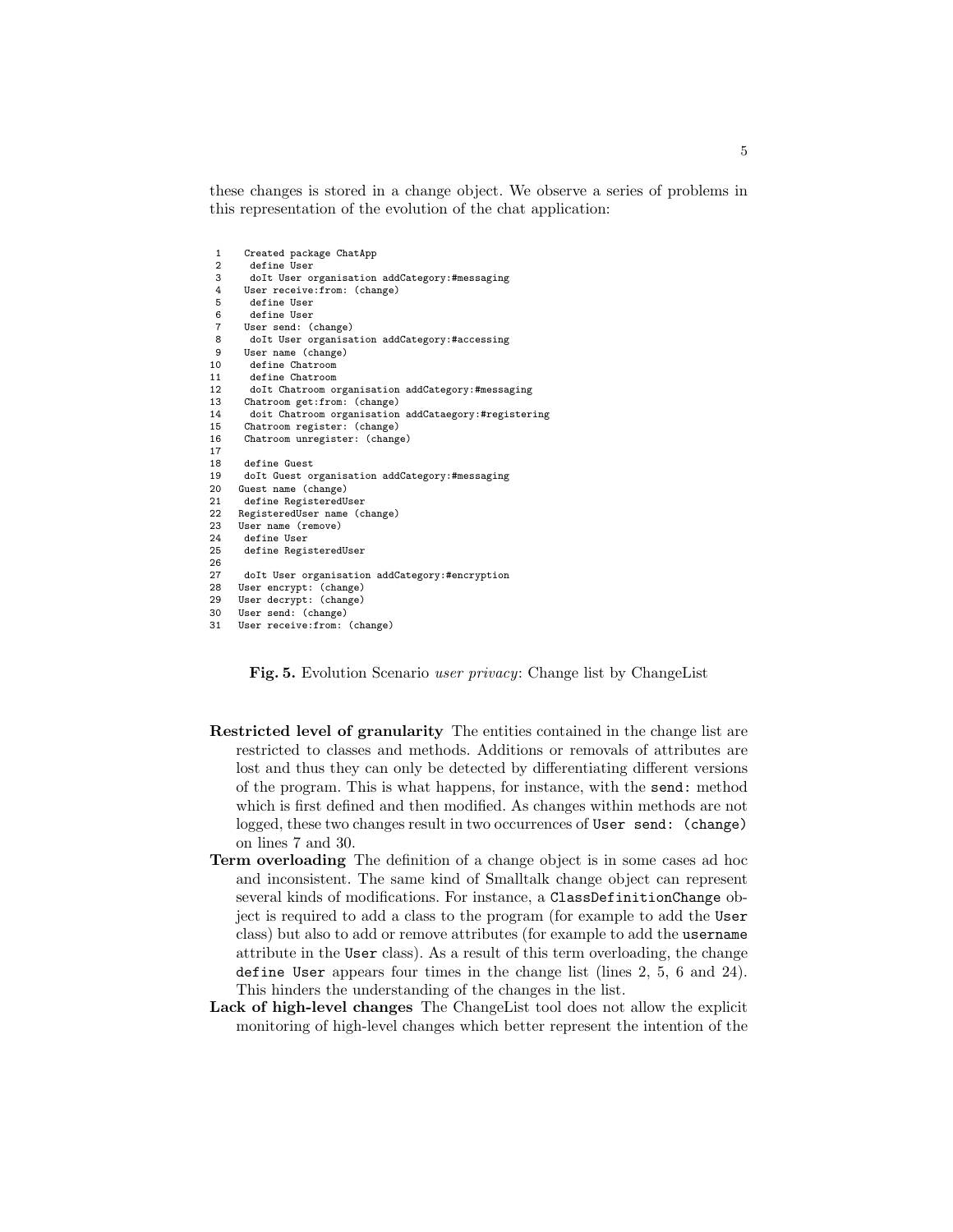developers. In this evolution scenario, the two intentions of the developers (introducing user kinds on lines 18-25 and ensuring user privacy on lines 27-31) are concatenated in the final change list. This may become a problem if the developers need to change the way in which the two features are merged, for instance, to only enable registered users benefit from encrypted communication (see Figure 6). The developers have to manually recompose their implementations from the change list.

No exploration facilities The three shortcomings described above illustrate how difficult the change management can become. After making several modifications to a program, the change list can contain large amounts of change objects. In such a case, the exploration of the change lists is cumbersome and error-prone.



Fig. 6. New way of merging the changes

In summary, the first-class change objects featured by the ChangeList tool of Smalltalk provide information about the history of each entity of a program. However, this information has a restricted level of granularity, overloads terminology, lacks high-level changes and does not facilitate exploration. In the next section, we present a model that extends first-class changes and overcomes these issues.

# 3 A First-Class Change Model for Change-Oriented Software Engineering

To address the issues discussed in the previous section, we now introduce a firstclass change model for software evolution. This model is an extension to the underlying change model of ChangeList.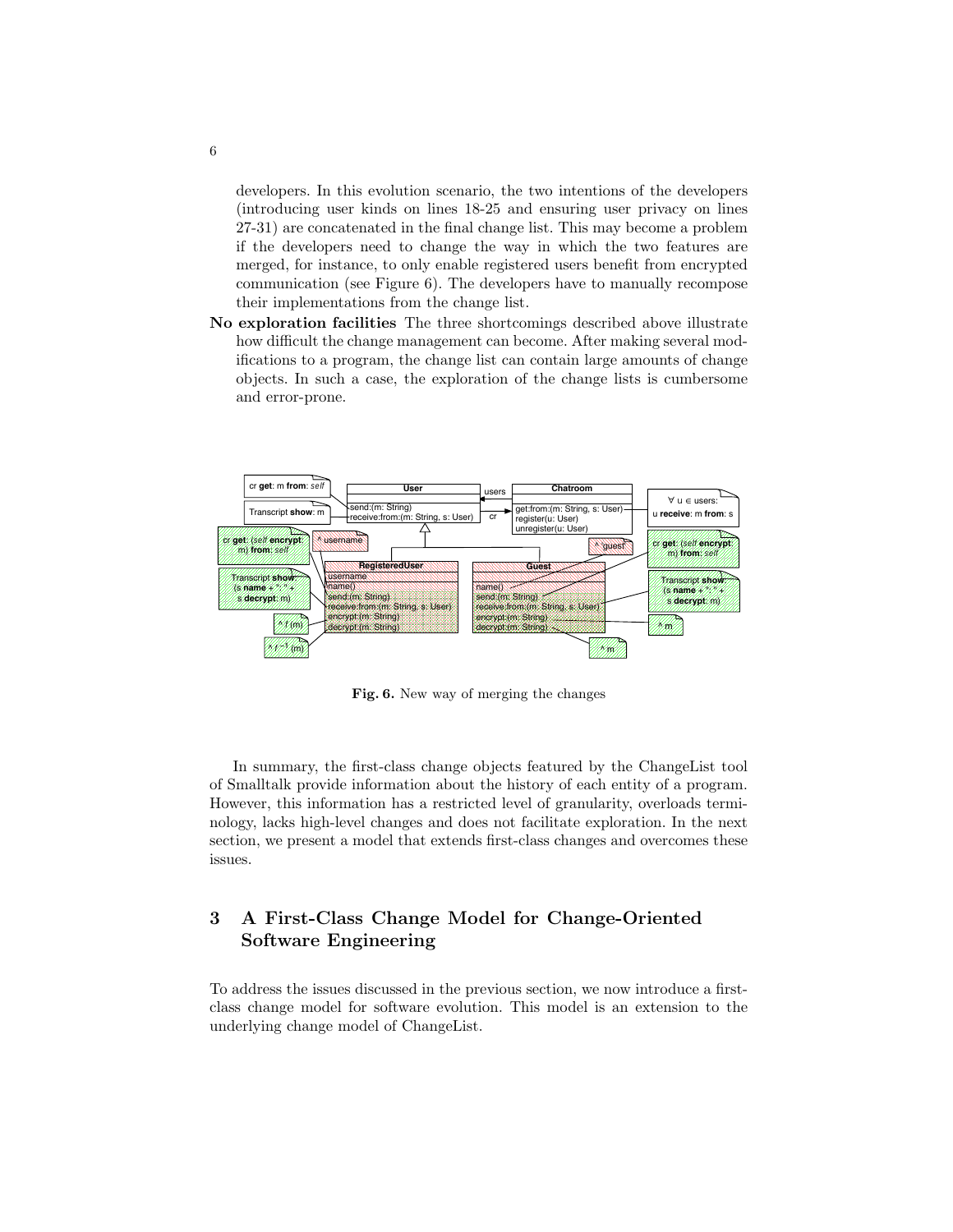#### 3.1 Fine-grained First-Class Changes

In the ChangeList tool, the different kinds of changes are structured in a hierarchy of change classes. This hierarchy eases extending the set of changes, stimulates reuse and improves maintainability. Therefore we preserve the idea of structuring the types of changes in an inheritance hierarchy.

The first-class changes of the ChangeList tool express changes about packages, classes, attributes or methods. The statements of a method body are not explicitly considered as a subject of change. The dissection of a method body, however, always reveals more detailed information that can be used to study the evolution of the concerned program. The fact that a method statement includes an invocation of another method, implies that there is a relation between both methods, and that the former method could be affected when the latter is changed.

Another example of such a restriction of granularity can be found in the modification of attributes. Changes to method parameters are also not explicitly modeled by the the ChangeList tool. Assume a method call that has a complex expression as an argument. This expression can contain method invocations which reveal links between the caller and the callee.

In our model, we introduce dedicated change objects for all possible associations between program entities. An AddInvocation change for instance, describes the addition of an invocation of a specific method and maintains a reference to the method it invokes. Keeping this reference avoids the need to recover it later (which is even not always possible due to dynamic typing). Logging changes at this level of granularity enables the change list to contain the information which can be used to recover the invocations of a method.

#### 3.2 Composable First-Class Changes

In order to introduce a new feature in a software system, a programmer usually needs to apply several changes. For example, ensuring privacy for users incorporates four changes (lines 28-31 in Figure 5). Every one of those four changes has the same Raison d'Etre: ensuring user privacy. As such, they could be grouped together based on their commun Raison d'Etre. We distinguish between two kinds of changes: atomic and composite changes, as depicted in Figure 7.

Atomic changes are operations that manipulate the abstract syntax tree of a particular program. These operations consist of adding or removing an entity (for instance a class) as well as changing the properties of an entity (for instance the name of a class). Each atomic change operation is applicable which makes it possible to reproduce each development stage that a program went through during its evolution. This can be done by iterating over the complete list of changes.

Composite changes consist of multiple changes (which can in turn be composite or atomic changes). They group some changes in a composition, which can be more powerful than the atomic changes on their own. A ChangeMethod,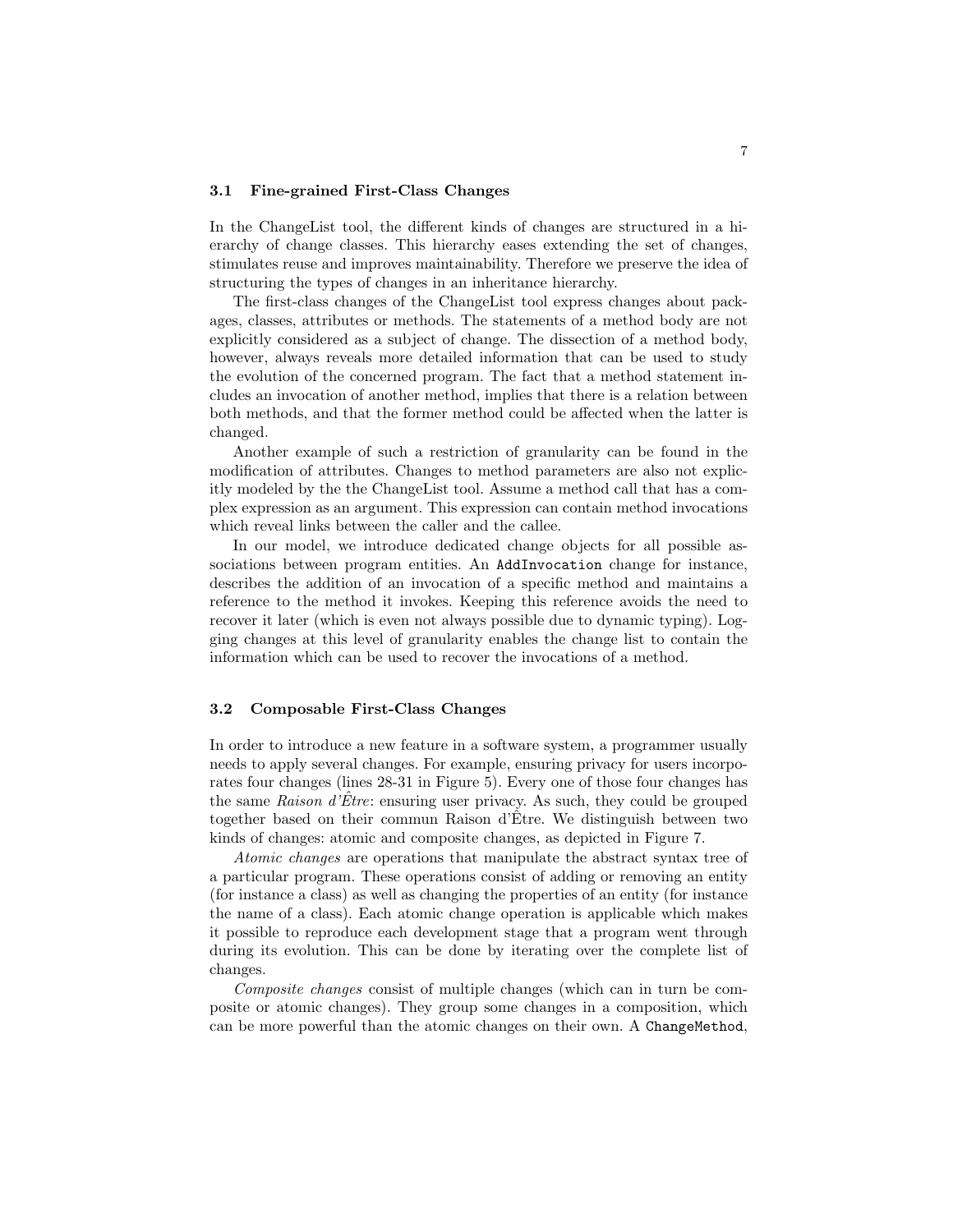

Fig. 7. Composable First-Class Changes Design

for instance, is a composition of a RemoveMethod and an AddMethod. First removing a method is not allowed, as it would violate the system invariant which states that a method can not be called if there is no definition for it. As such, all the invocations of that method would have to be removed before applying the RemoveMethod and re-added after applying the AddMethod. First adding the new method would also be prohibited as this would violate the system invariant that a class can only contain one method with a certain signature. When a RemoveMethod and an AddMethod are applied in as a ChangeMethod composition, the invocations of that method do not need to be altered.

Composing changes also improves the understandability of the change list. A system history consisting of only atomic operations leads to an enormous and poorly organized amount of information. Therefore atomic operations are composable: they can be grouped together into higher-level operations with a more abstract meaning.

A final application of composite changes can be found in domain-specific changes. Imagine that we envision the addition of lots of new kinds of users to our Chat application. In that case, it probably would be better to define an AddUserClass change, which will in turn add a subclass to the User hierarchy and add methods for instanciating that new class. As such, the level of abstraction is raised, improving the change list's understandability.

#### 3.3 Dependent First-Class Changes

A change is always applied on a building block, which we refer to as the subject of change. Creational changes are changes which have as subject a new entity that they produce. In general, a change c1 is said to depend on a change c2 if that is the creational change of the subject of c1.

In our model, every change has a set of preconditions that should be satisfied before a change is applied. Such preconditions are related to system invariants imposed by the programming language (usually defined by the meta-model of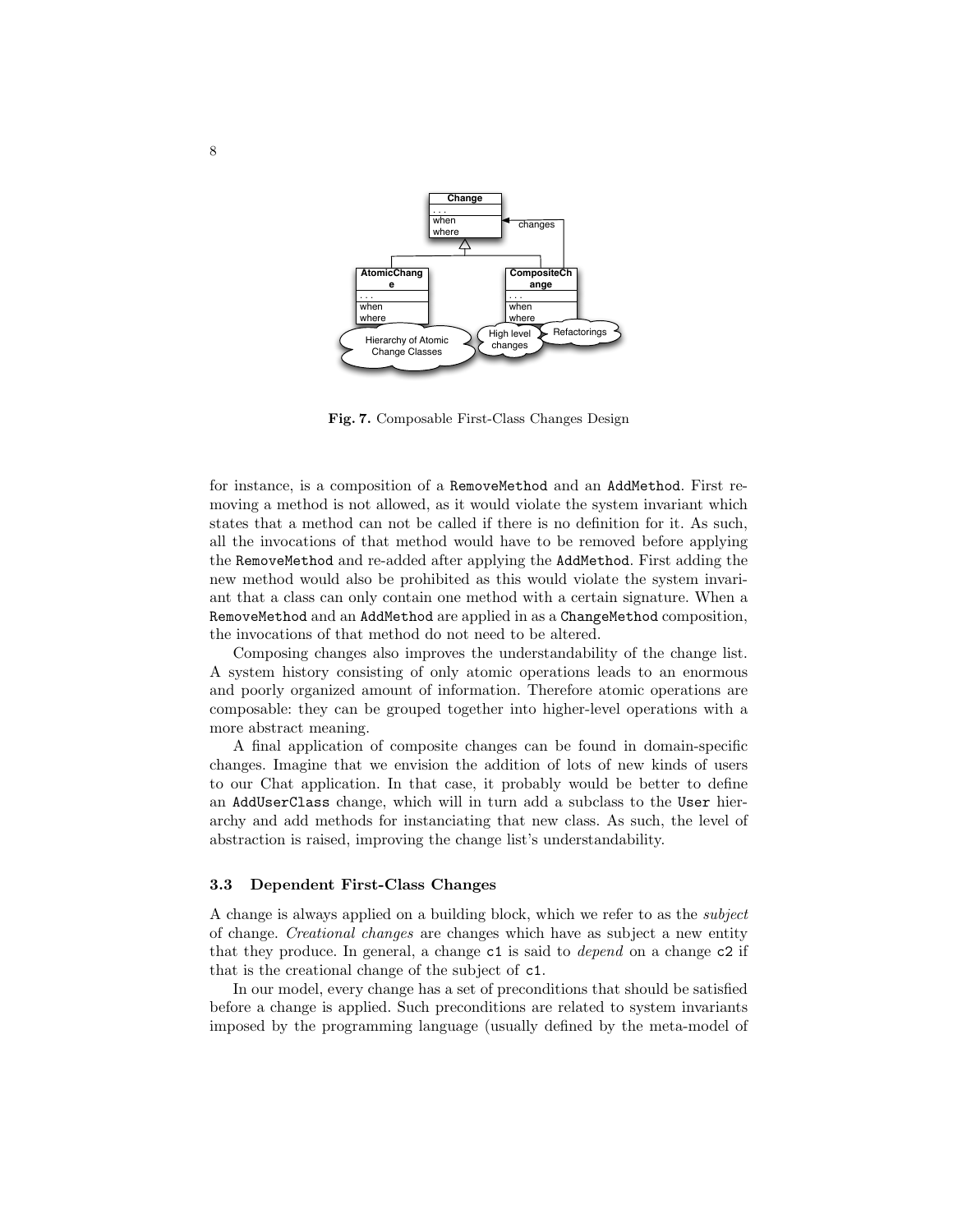the language), for example, methods can only be added to existing classes. Preconditions enable expressing dependency relationships between changes. In the scenario of Section 2, for instance, the change that adds the method name to the RegisteredUser class depends on the change that added the RegisteredUser class to the system, as the latter is the creational change for the subject of the former.

#### 3.4 Intensional First-Class Changes

A set of changes can be specified extensionally – by listing them – or intensionally – by expressing them declaratively. Assume a change in which we rename the name method of the users of Figure 6 to username. This evolution step can be implemented by the following two algorithms 1 and 2.

| <b>Algorithm 1</b> Change method body: extension                                                                                |  |  |  |  |
|---------------------------------------------------------------------------------------------------------------------------------|--|--|--|--|
| Change the name of method name in class RegisteredUser to username<br>Change the name of method name in class Guest to username |  |  |  |  |
| Change the invocation s name in method receive: from: from User to s username                                                   |  |  |  |  |
|                                                                                                                                 |  |  |  |  |

| <b>Algorithm 2</b> Change method body: intension                               |  |
|--------------------------------------------------------------------------------|--|
| Change the name of method name in all subclasses of the class User to username |  |
| Change every invocation of method name to an invocation of method username     |  |

Both algorithms 1 and 2 represent the same modification to the system: a change name refactoring to method name. There is an important difference between both, however. Combining this change with the addition of another invocation of method name would result in an inconsistency when the extensional list is applied – the other invocation of name would not be changed). As the intensional change finds every invocation of name by definition (Algorithm 2), such conflicts are avoided. Such changes are called intensional changes. Note that we need a way for expressing qualifiers like every for specifying intensional changes. A logic-based declarative language is proven to be suited for such purpose [6].

#### 3.5 Change-Oriented Interactive Development Environment

In order to support COSE, an Interactive Development Environment (IDE) is necessary which allows developers to develop (and evolve) their software by means of changes. In fact, from this point of view, developing is not different from evolving software. Concretely, a change-oriented IDE should:

– incorporate an extensible change hierarchy allowing new kinds of changes,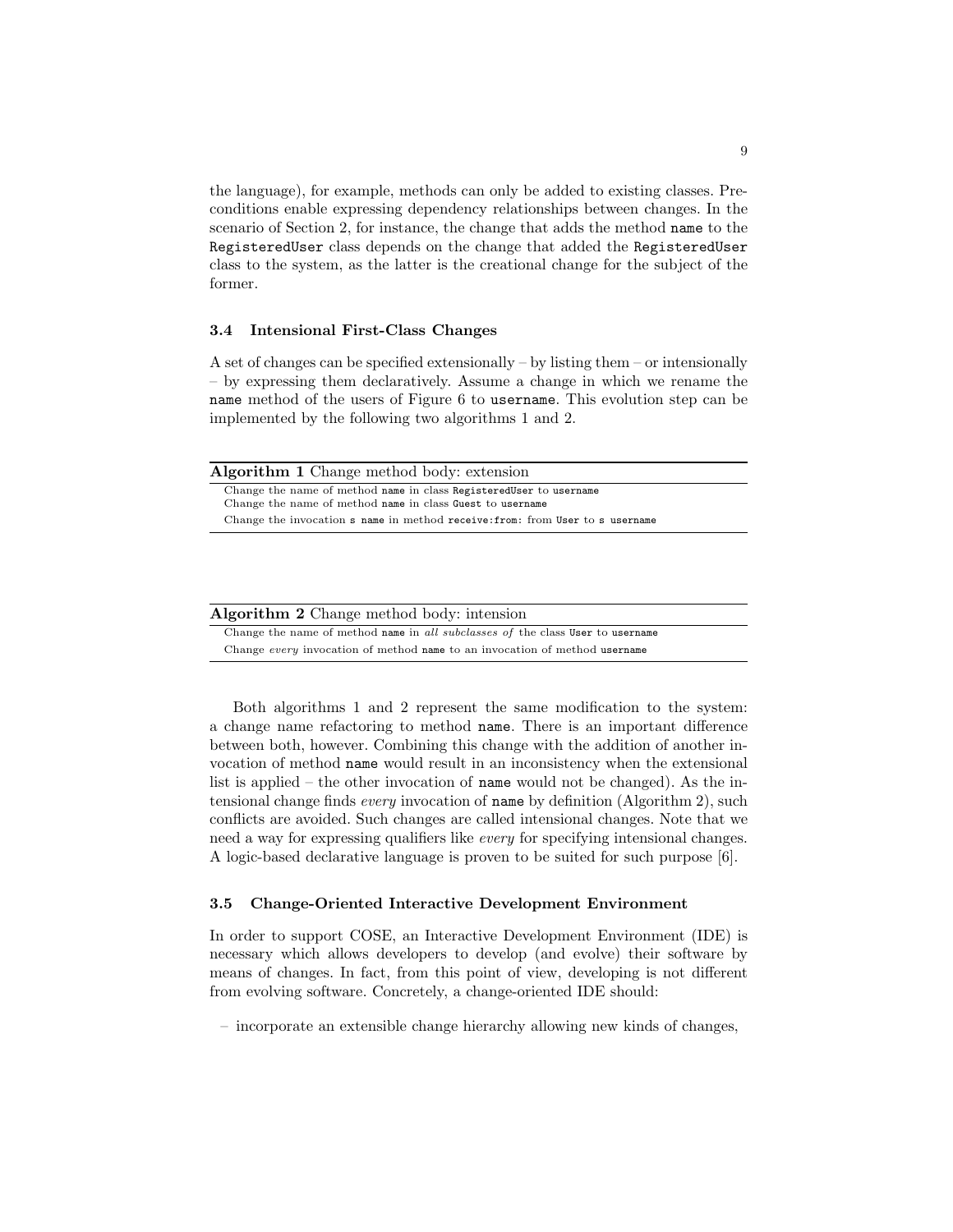- support the verification of pre-conditions of changes,
- allow the specification of composed atomic changes and log their commun raison d'être,
- support the declaration of intensional changes,
- maintain the references between the program entities and their creational changes,
- include ways for developers to evolve their software by means of changes  $4$ .

# 4 Validation: ChEOPS

As a proof-of concept, we have developed ChEOPS which stands for Change- & Evolution-Oriented Programming Support and is written as a plugin for the Smalltalk VisualWorks IDE. It supports COSE with a focus on objectoriented programs. As such, the subjects of the ChEOPS changes correspond to the building blocks of an object-oriented design. As a meta-model for those object-oriented designs, the Famix model  $[8]$  was chosen. It offers a languageindependent expression of class-based object-oriented designs and splits up between arguments(for instance parameters), entities (for instance classes), associations (for instance invocations) and models (which are not taken into account by our implementation) [9]. Famix Objects have some properties which also depicted in Figure 8.



Fig. 8. Famix Objects

Change types for all Famix building blocks were defined and implemented in ChEOPS. Figure 9 highlights the part of the ChEOPS change class hierarchy which have entities as their subject. We refer to [10] for a more complete and detailed explanation of the change classes.

<sup>&</sup>lt;sup>4</sup> In fact, some IDE's already provide some support to that regard. Eclipse [7] and VisualWorks [4] for instance, both provide an interactive way of adding a new class to a system. Both do this by means of graphical dialogs which request the desired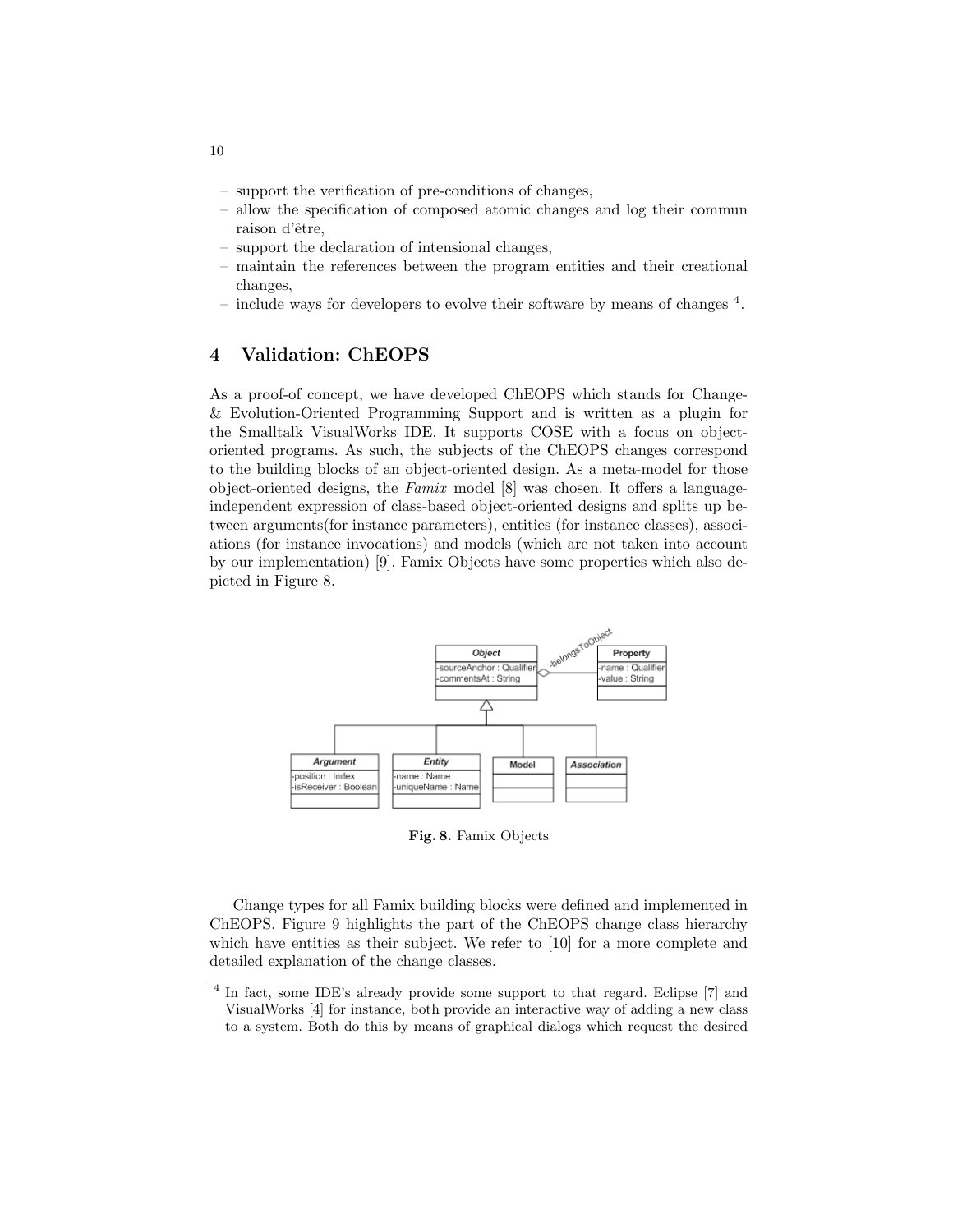

Fig. 9. Changes on the Famix metamodel

The following goes back to the evolution scenario from Section 2.1 and shows how the support provided by ChEOPS overcomes the identified four issues. Figure 10 shows the list of changes of the basic 2-class chat application, as they are logged by ChEOPS. Figures 11 and 12 respectively show the changes of adding different user kinds and ensuring user privacy in the way that ChEOPS logged them.

As opposed to Figure 5, the ChEOPS change list allows a clear separation between an addition of a new class (line 2 of Figure 10) and the addition or removal of instance variables to a class (lines 5 and 6 of Figure 10). This is a consequence of not overloading the AddClass change, but separating every change in a different kind of change class. This improves the understandability of the change list.

In the ChEOPS change list, every modification on the method level is not only represented by a statement like User send: (change) (lines 7, 30 of Figure 5). Instead, ChEOPS distinguishes between the addition (line 7 of Figure 10) and the removal of a method (line 10 of Figure 12). Next to that, ChEOPS does not only log changes on the method level, but also logs more fine-grained changes on the statement level of the method bodies. This overcomes the problem of the restricted granularity which was identified in Section 2.

When both extensions need to be merged in order to only allow registered users to send and receive encrypted messages, we actually want to obtain a change list like in Figure 13. This shows that just concatenating the changes of both programmers does not do the job. In fact, the four changes of the second programmer which were originally applied on the single class User now need

information from the developers. Support to apply other kinds of changes, like adding methods or more fine-grained changes, however, is not included in those IDE's.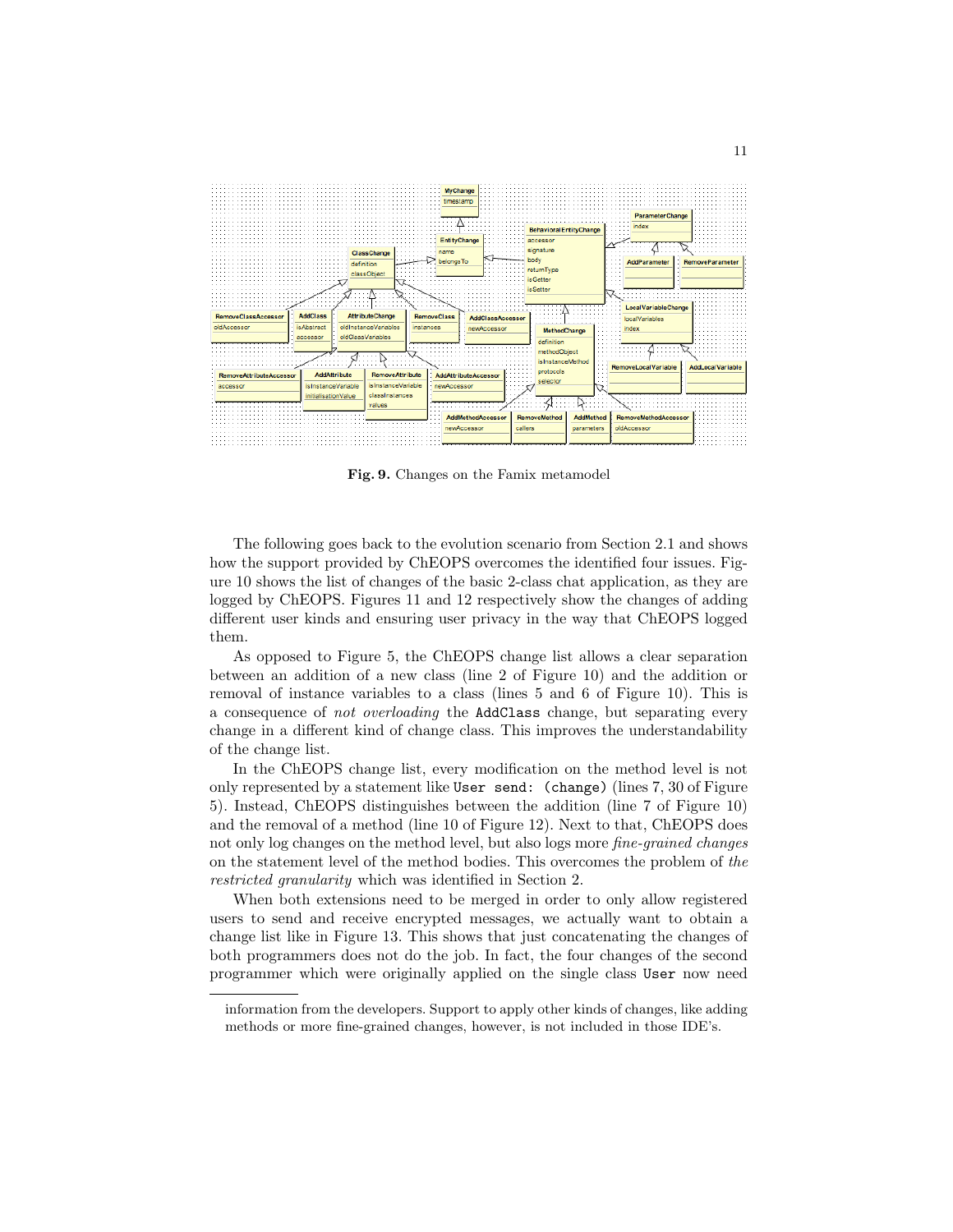```
1 Changes on ChatApp package:
2 Add new class "User"<br>3 Add new instance met
        Add new instance method "receive: m from: s" to class "User"
4 -> Invocation tree
 5 Add new instance variable "cr" to class "User"
6 Add new instance variable "username" to class "User"
7 Add new instance method "send: m" to class "User"
8 -> Invocation tree<br>9 Add new instance method "name"
        Add new instance method "name" to class "User"
10 -> Add Read Access<br>11 Add new class "ChatRoom"
        Add new class "ChatRoom"
12 Add new instance variable "users" to class "ChatRoom"
13 Add new instance method "get: m from: s" to class "ChatRoom"<br>14 -> Invocation tree
                    -> Invocation tree
15 Add new instance method "register: u" to class "ChatRoom"
16 -> Invocation tree<br>17 Add new instance method "unree
17 Add new instance method "unregister: u" to class "ChatRoom"<br>18 Add invocation "users remove: u"
             Add invocation "users remove: u"
```
Fig. 10. Chat Application: change list by ChEOPS

```
1 Changes on ChatApp package:
2 Add new class "Guest"
3 Add new instance method "name" to class "Guest"<br>4 -> Invocation tree Added
                    -> Invocation tree Added
5 Add new class "RegisteredUser"
6 Add new empty instance method "name" to class "RegisteredUser"
7 Add read access to behavioral entity "name" >> return value of variable "username"<br>8 Remove instance method "name" from class "User"
8 Remove instance method "name" from class "User"<br>9 -> Invocation tree Removed
                     -> Invocation tree Removed
```
Fig. 11. Adding Different Users: change list by ChEOPS

```
1 Changes on ChatApp package:
2 Add new instance method "encrypt: m" to class "User"<br>3 -> Invocation tree Added
                     -> Invocation tree Added
4 Add new instance method "decrypt: m" to class "User"
 5 -> Invocation tree Added<br>6 Remove instance method "receive: m
6 Remove instance method "receive: m from: s" from class "User"
 7 -> Invocation tree Removed<br>8 Add new instance method "receive: m f
8 Add new instance method "receive: m from: s" to class "User"<br>9 -> Invocation tree Added
9 -> Invocation tree Added<br>10 Remove instance method "send: m" fr
10 Remove instance method "send: m" from class "User"<br>11 -> Invocation tree Removed
11 -> Invocation tree Removed<br>12 Add new instance method "send: m" to
12 Add new instance method "send: m" to class "User"<br>13 -> Invocation tree Added
                      -> Invocation tree Added
```
Fig. 12. Adding user privacy: change list by ChEOPS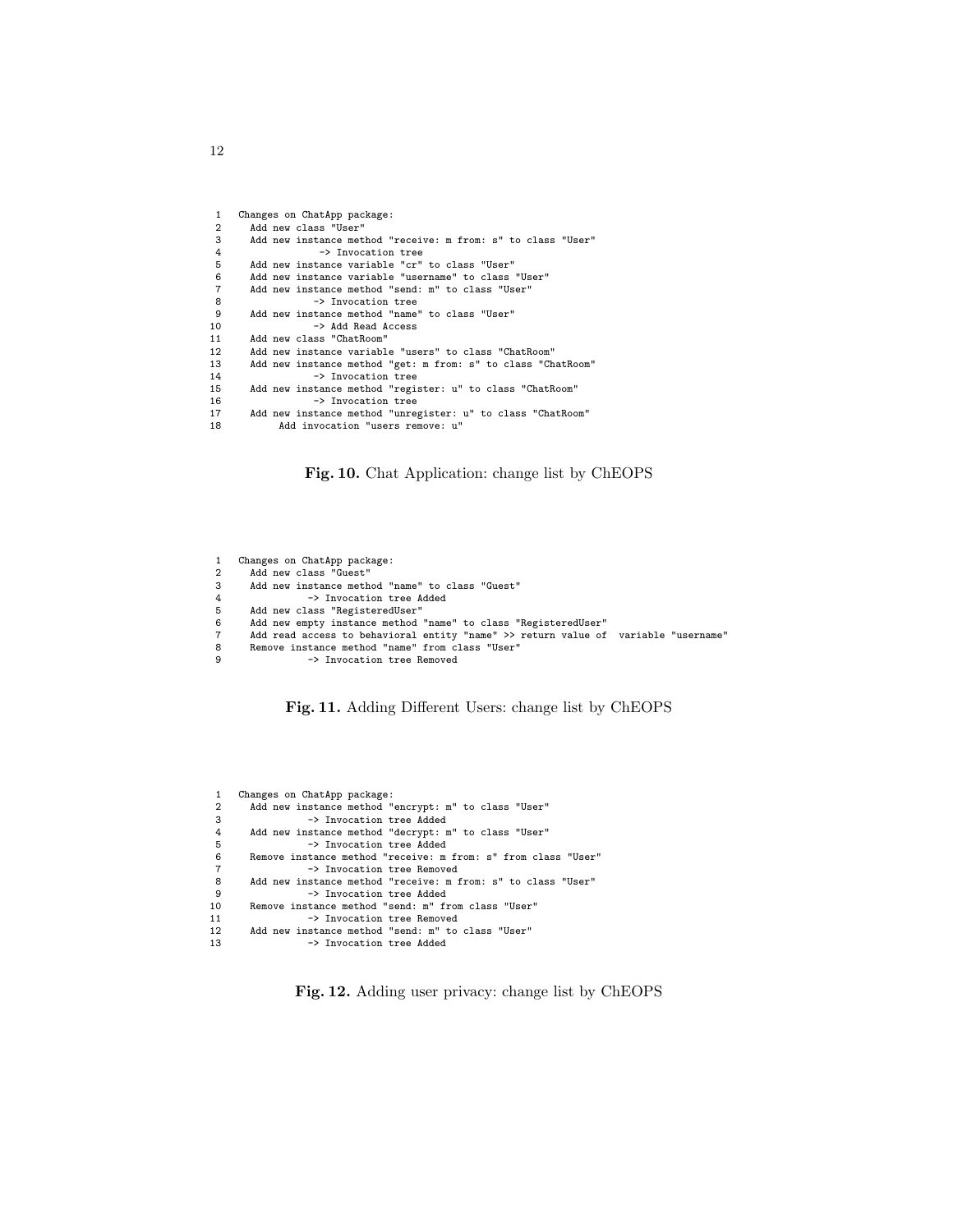to be applied on both the RegisteredUser class and the Guest class. As such, we want to group these changes by their intention and parameterize them with the class on which they need to be applied. Additionally, the two classes differ in what kind of encryption and decryption functions are required. Consequently these functions have to be expressed as additional parameters to this composition of changes. The change list of Figure 14 shows the same ChEOPS change list as Figure 13, but expressed by the high-level AddEncryptionChange.

This does not only solve the merging problem of the evolution scenario, but also brings along improved support for reusing changes. This high-level change can now be applied on all kinds of classes that understand the name message and have access to an instance variable cr which behaves like a Chatroom. Next to that, it also improves the readability of the change list, as the extensive list of composite changes is abstracted away behind the high-level change.

```
1 Changes on ChatApp package:<br>2 Add new instance method "
 2 Add new instance method "encrypt: m" to class "RegisteredUser"<br>3 -> Invocation tree Added
 3 -> Invocation tree Added<br>4 Add new instance method "decrypt: 1
 4 Add new instance method "decrypt: m" to class "RegisteredUser"
 5 -> Invocation tree Added<br>6 Remove instance method "send: m" fi
 6 Remove instance method "send: m" from class "RegisteredUser"
 7 -> Invocation tree Removed<br>8 Add new instance method "send: m" to
 8 Add new instance method "send: m" to class "RegisteredUser"<br>9 -> Invocation tree Added
9 -> Invocation tree Added<br>10 Add new instance method "encrypt: n
10 Add new instance method "encrypt: m" to class "Guest"<br>11 -> Invocation tree Added
11 -> Invocation tree Added<br>12 Add new instance method "decrypt: n
12 Add new instance method "decrypt: m" to class "Guest"<br>13 -> Invocation tree Added
13 -> Invocation tree Added<br>14 Add new instance method "send: m" 1
14 Add new instance method "send: m" to class "Guest"<br>15 -> Invocation tree Added
                       -> Invocation tree Added
16 Add new instance method "receive: m" to class "Guest"<br>17 -> Invocation tree Added
                        -> Invocation tree Added
```
Fig. 13. Adding user privacy correctly: change list by ChEOPS

```
1 Changes on ChatApp package:
2 Add encryption for class "RegisteredUser" with function "f(x) = encrypt(x)" and
       "f(x) = decrypt(x)"
3 -> composite changes<br>4 Add encryption for class "Gues
      Add encryption for class "Guest" with function "f(x)=x" and "f(x)=x"
5 -> composite changes
```
Fig. 14. Adding user privacy correctly: (compositional) change list by ChEOPS

Exploring the change list of ChEOPS is easier and more user-friendly than in the traditional ChangeList tool. This is a consequence of exploiting the improved exploration support brought by the first-class change model behind COSE. In ChEOPS, changes can be looked at from three perspectives: ordered on time, grouped by affected entity, grouped by intension.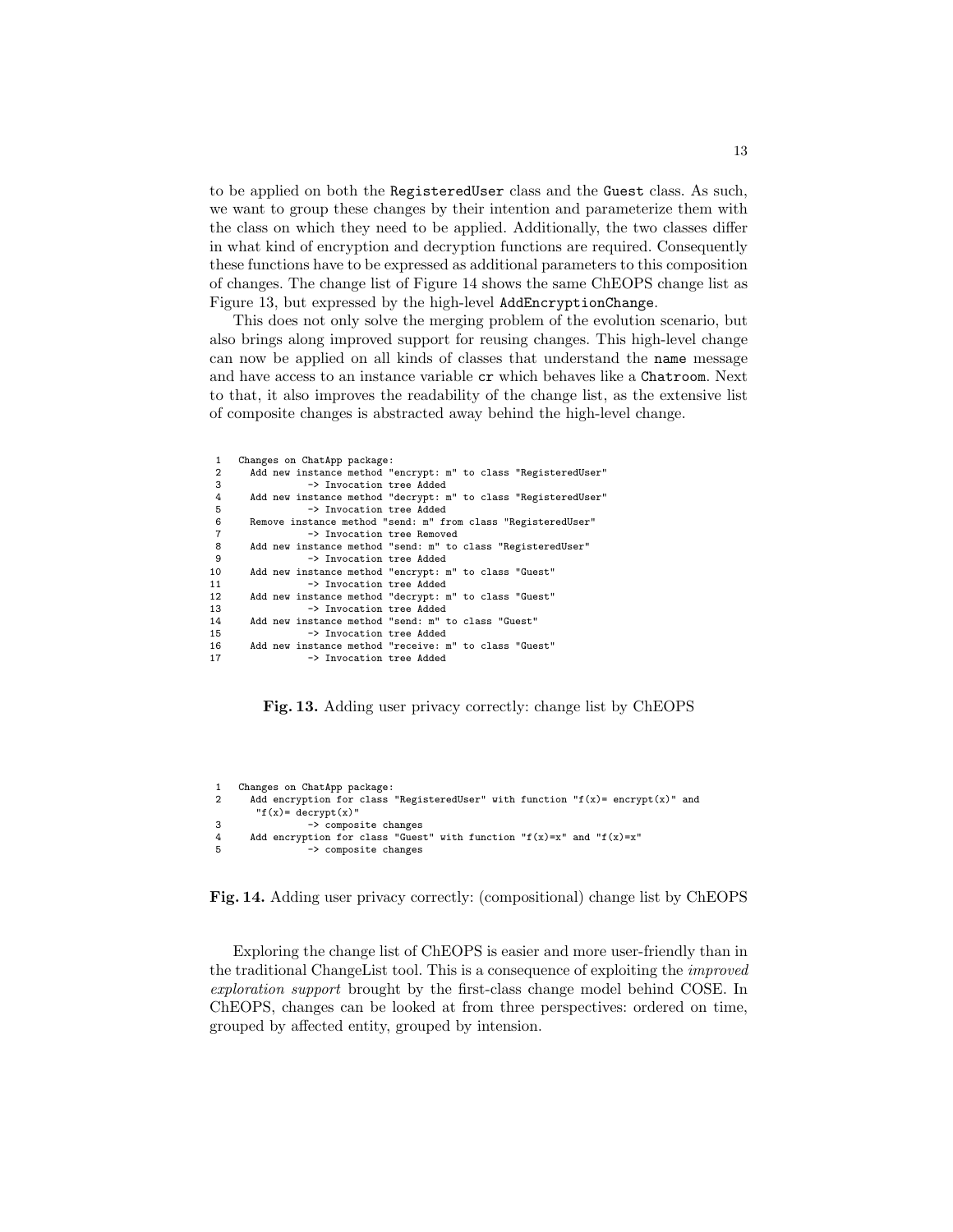– The first view (depicted in Figure 15) is similar to the traditional ChangeList approach, with the difference that ChEOPS organises the changes in a tree structure where the fine-grained changes beyond the method-level are hidden in the branches of the method-changes.



Fig. 15. ChEOPS view on change list (ordered by time)

- Figure 16 shows how the second view groups the changes by the entity they affect. This entity can be any of the building blocks of the Famix meta-model: class, method, attribute, etc. This view also contains a tree of changes, where the dependent changes are hidden in the branches of the creational change of their subject. For example, the dependent changes of the creational change of User, are structured in a branch below that change.
- A third view which is included in ChEOPS groups the changes by their composition. Figure 17 shows the composite AddAncryptionChange, and the atomic changes it contains. This view dramatically decreases the number of changes to be displayed.
- Yet another view could group the changes by their commun intension. this is however, not implemented yet in ChEOPS. The nodes of this tree view should contain intensional changes, while the branches contain the corresponding extensions. Note that, when an intensional node is expanded, first it's intension is evaluated against the current application and second the corresponding extension is produced and listed in the view. As such, the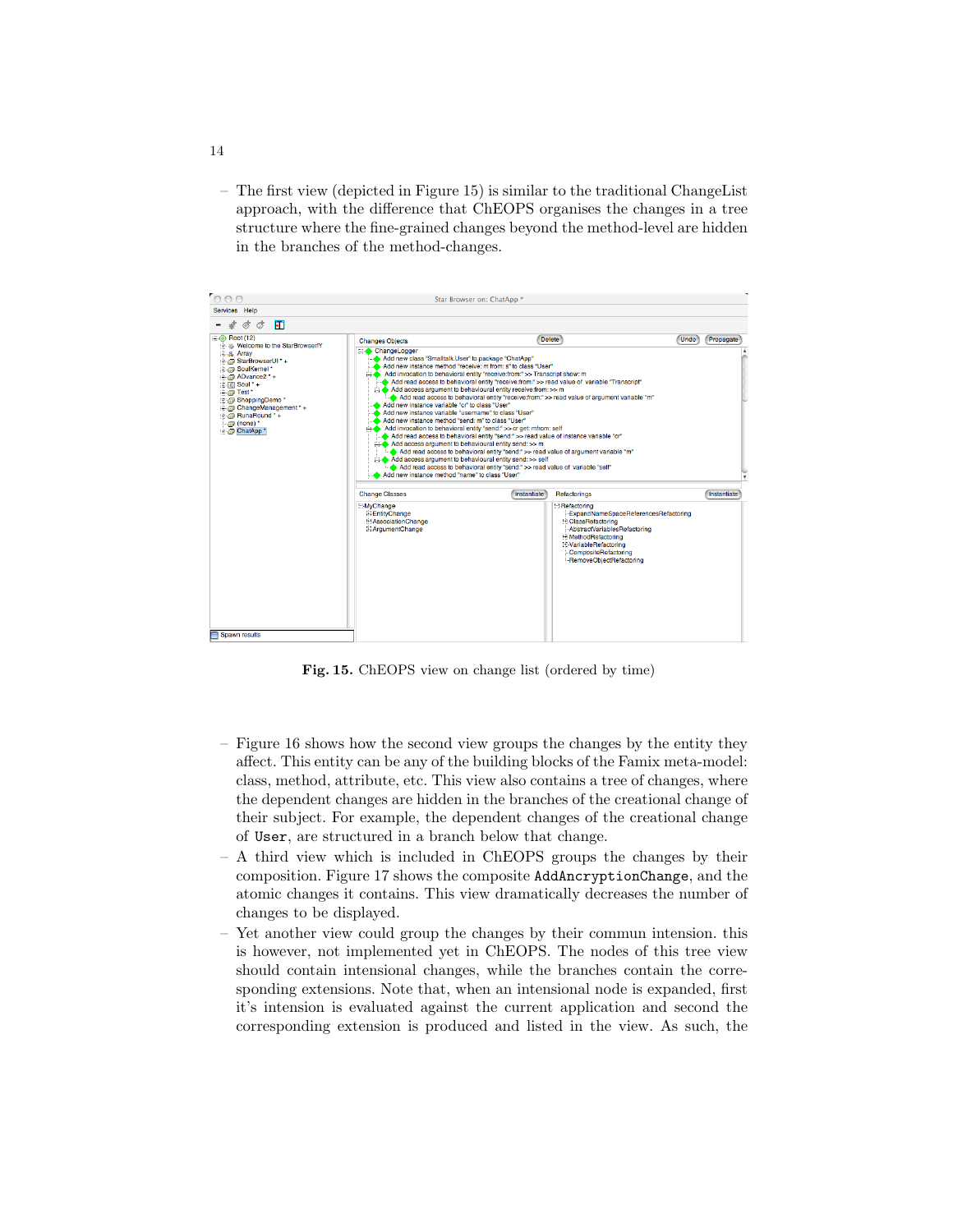

Fig. 16. ChEOPS view on change list (ordered by affected entity)



Fig. 17. ChEOPS view on change list (ordered by composition)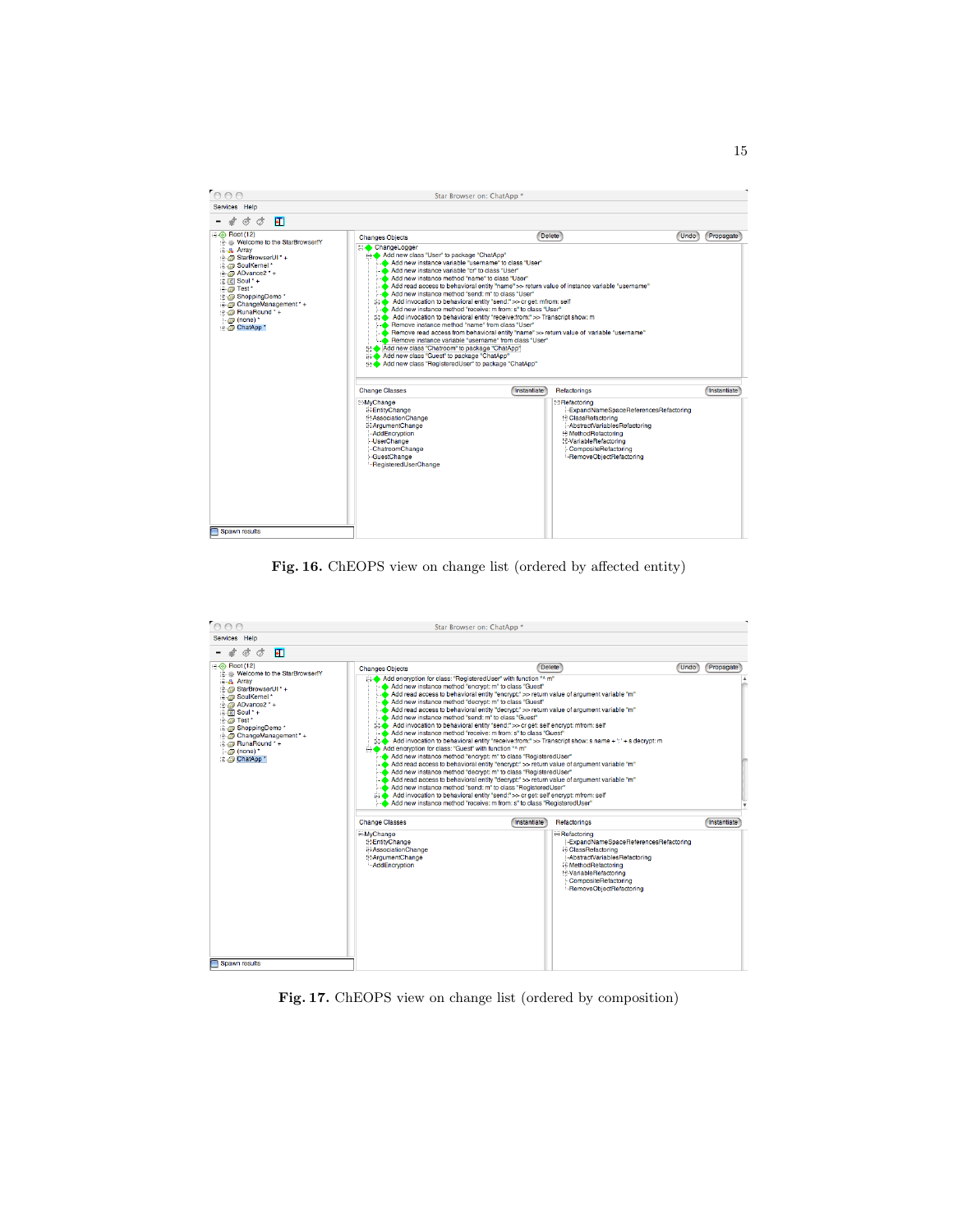extension corresponding to an intension depends on the other changes in the change history.

## 5 Discussion

Table 1 shows an overview of the four problems we identified in Section 2. The vertical axis shows the extensions that we propose to the first-class change model (Section 3). Cells containing an x denote that the extension of the cell's row helps to overcome the problem of the cell's column. The rest of this section discusses how this is achieved:

| Extension            | Restricted | Term | Lack of                                    | No exploration |
|----------------------|------------|------|--------------------------------------------|----------------|
|                      |            |      | granularity overloading high-level changes | support        |
| Fine-grained changes | х          |      |                                            |                |
| Composable changes   | х          |      |                                            |                |
| Dependent changes    |            |      |                                            | X              |
| Intensional changes  |            |      | X                                          | X              |
| <b>IDE</b> support   |            |      |                                            |                |

Table 1. Problems handled by extensions to first-class change model

Restricted level of granularity The restricted level of granularity is noticeable by the lack of both very fine-grained and very coarse-grained changes. Our model includes not only coarse-grained changes (such as the addition of classes or methods), but also more fine-grained changes such as method invocations and accessors. The possibility to compose changes into composite changes, allows the definition of more coarse-grained changes, which can be used to abstract away from the fine-grained level. These extensions provide the granularity required to reason about and understand the evolution history of programs.

Term overloading Our model provides a different change for every building block of the Famix meta-model. As such, every change on such a building block is captured by a specific change. This avoids overloading change classes to capture different kinds of changes. We can conclude that in our model, the definition of a change is unique.

Lack of high-level changes Our model enables to define high-level changes that better represent the developers' intentions. The model is extensible so that developers can define their own domain-specific changes. This is achieved (1) by the use of an inheritance hierarchy in which all the change types reside and (2) by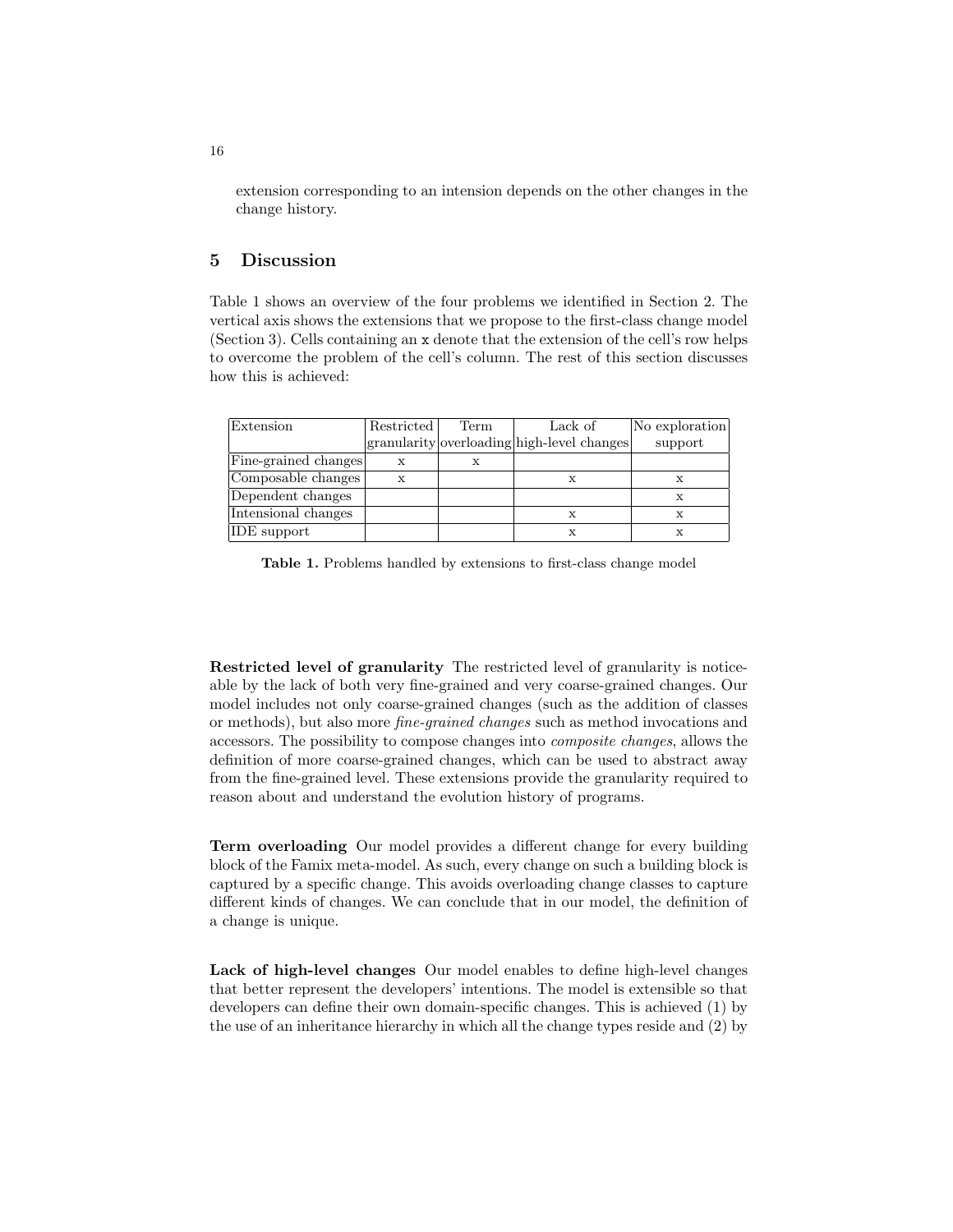the composite design pattern (distinguishing between atomic changes and composite changes). High-level changes can also be defined as intensional changes, which describe a pattern of change. The application of high-level changes is conditioned by the fulfillment of their preconditions. This is supported by an IDE, which guides the programmers in defining new kinds of changes, applying their changes, undoing changes and verifying the preconditions to ensure the application consistency.

No exploration facilities All the notions of first-class change described in this work are implemented in the ChEOPS IDE, which supports program exploration by providing different views on the changes. The views structure the changes based on the dependencies between them, on their composition, on their intension or on the time on which the changes were made. Different views on changes can be used for different goals. While the dependency view, seems interesting to undo and redo changes, the intensional view seems more interesting for understanding the changes.

# 6 Related Work

Change-Oriented Software Engineering centralises changes. As such, managing changes is a crucial part of it. In this paper, we focussed on a change management system which is entity-based and works incrementally. This section broadens up this restriction to the entire scope of change management systems, and explains why ChangeList's model of first-class changes was chosen as a starting point of this paper. Afterwards, some change-oriented approaches are explained which are similar to the approach we identified.

#### 6.1 Change Management Systems

Change management systems are used to capture, store and reuse changes of evolving software systems. Those changes are then managed at a central repository where each involved party has access to in order to retrieve/publish the desired changes. Hence, change management systems contain useful information about the evolution of the managed software systems (for example created classes during the lifetime of a system) and they are a valuable source to provide information about the evolution of software. Change management systems can be classified into two dimensions: time (when are changes stored) and structure (how are changes stored).

The first dimension differentiates between snapshot-based and incremental approaches. In a snapshot-based setting, developers explicitly store changes to software systems at the central repository of their change management system. Hence, each developer carries the responsibility of storing these changes on a regular basis, called commits. In an incremental setting, it is the Interactive Development Environment (IDE) which is responsible of logging the changes whenever they are performed. As such, in the latter approach, every separate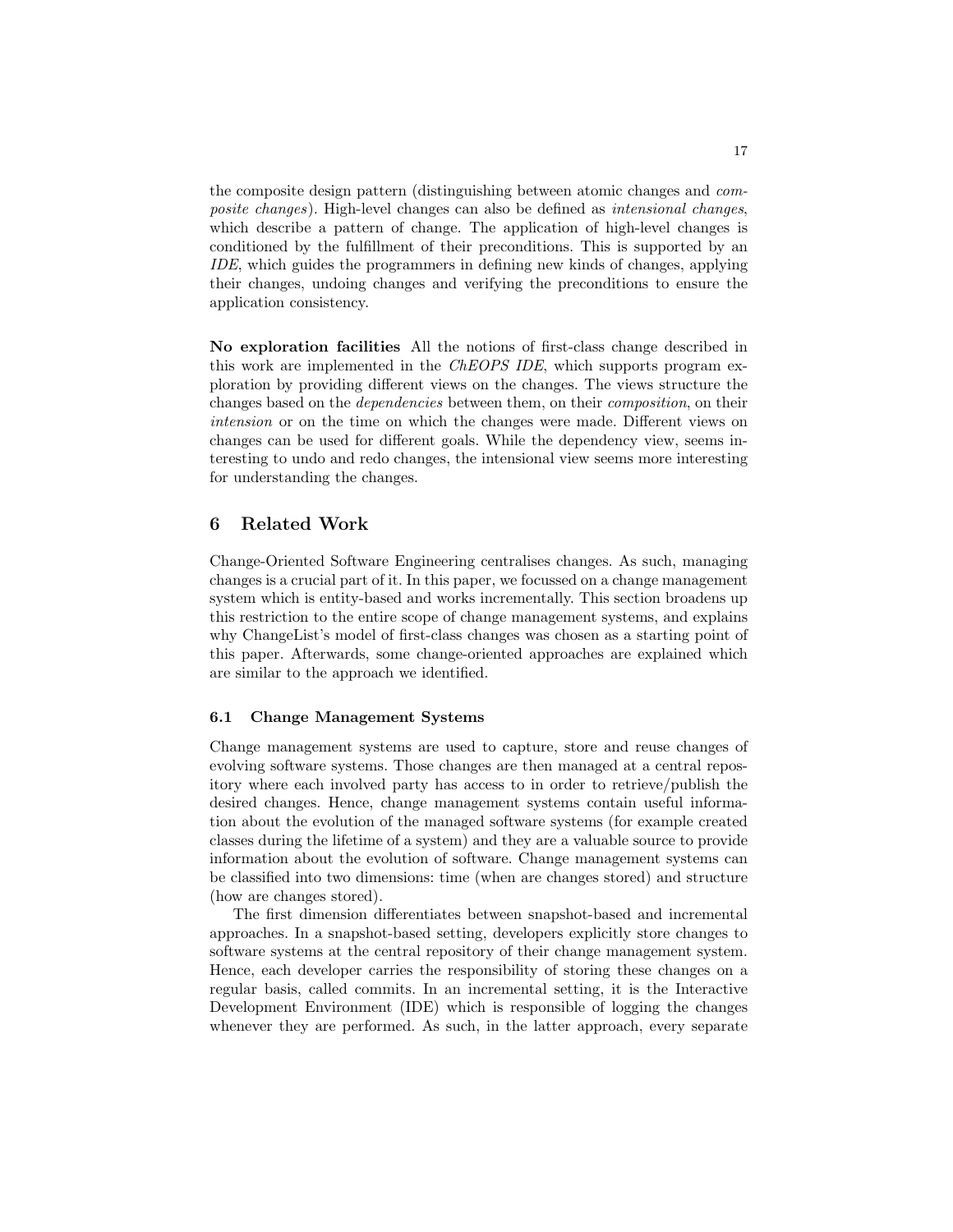change is automatically committed ensuring that changes are logged as finegrained as possible and in the order in which they were applied.

The second dimension separates the file-based from the entity-based approaches. While the former approaches store and manage changes as differences on textual files, the latter treat changes on program entities. Program entities are the building blocks of programs. The exerted programming paradigm decides which kind of building blocks must be considered. The file-based approaches require parsing and comparing files to recover information about the changes. This makes it hard to extend the available spectrum of changes as the comparison algorithms would have to be adapted to incorporate new patterns of changes.

Table 2 shows the possible combinations of the two dimensions which were explained above, and presents at least one example per combination. Preference goes out to the incremental entity-based change management systems.

|                | File Based       | Entity Based                    |
|----------------|------------------|---------------------------------|
| Snapshot Based | CVS, SNV         | $ {\rm CatchUp!}, {\rm StORE} $ |
| Incremental    | AJC ActiveBackup | ChangeList                      |
|                | FileHamster      | Spyware                         |

Table 2. Change Management Systems

CVS or Concurrent Versions System is a version control system that enables the recording of the history of source-files and documents. CVS uses a clientserver architecture and allows multiple connections from different locations. It is developed to organize and maintain a collection of source files which are stored at the explicit request of team members. Instead of storing each committed file separately, CVS uses an optimized technique. It stores all the committed versions of a file in one single file by only containing the textual differences between them  $(\Delta V)$ . For more information about CVS we refer the reader to [11].

SVN or Subversion is an advanced, open source version control system. Its main goal is to help you track the changes to directories of files under version control. Subversion also uses a client-server architecture allowing multiple connections from different locations. Developers can commit revisions anytime. Each revision has its own root which is used to access its contents. Subversion maintains for each file a reference to its most recent version. We refer interested readers to [12] for more details.

CatchUp! Henkel and Diwan propose a lightweight approach for recording and replaying refactorings [13]. Their proof-of-concept tool CatchUp! is implemented as an Eclipse plugin. After a change is committed by a user, a corresponding Java object is created and stored in an XML trace file. The captured refactorings can be replayed manually by the user or automatically by the provided CatchUp! tool that recreates the refactoring based on the trace file.

StORE is the version control system used by the VisualWorks for Smalltalk environment [4]. It is based on a client-server architecture: It uses a centralized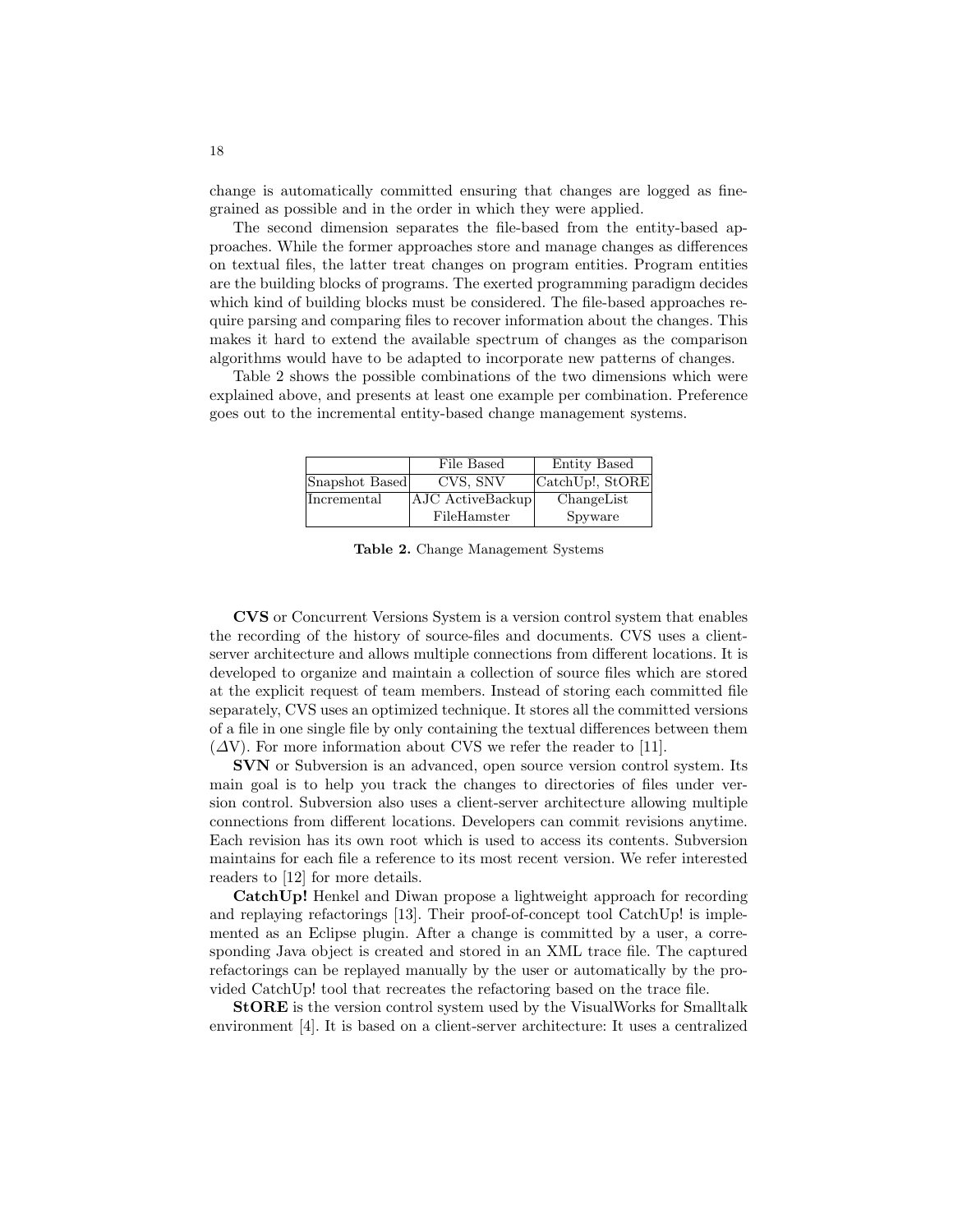server with a database acting as the central repository. Developers have the possibility to publish (commit) packages which will be versioned by StORE. Instead of versioning files, StORE works on a granularity-level of program entities (for instance a class or method) which facilitates for example the merging of source code of different developers.

AJC Active Backup is an automatic revision control system that continuously monitors changed files [14]. The user may configure which folders and files are monitored by specifying wildcards. Every time changes are saved to a monitored file, it is revised in a compact archive that acts as a local repository. The incremental approach implemented by this tool results in a complete record of what the user has been doing. AJC Active Backup also offers the possibility of comparing monitored files and showing the differences between them. Instead of storing each changed file separately, AJC Active Backup compresses the archived files by only storing the changes to files.

FileHamster is a version tracking application focused on meeting the needs of content creators [15]. It functions in a similar way as AJC Active Backup: It continuously monitors user-specified files and automatically creates incremental backups whenever those files are modified. FileHamster allows the annotation of changes with notes for a detailed overview or quickly locating specific revisions. It also provides the possibility of viewing the differences between two file revisions. The core of FileHamster stores each changed file separately but the tool supports a multitude of plugins for extra functionalities (for example compression).

ChangeList is tool which is included in the mainstream Smalltalk IDE's. It maintains changes applied to a Smalltalk program as first-class entities and stores change information geared towards specific Smalltalk program entities. The model of first-class changes behind ChangeList, however, has some shortcomings which show up in the tool's frontend. Section 2 elaborates on these shortcomings.

SpyWare is a change-based software repository which was proposed by Robbes and Lanza as the solution for the shortcomings introduced by using snapshot- or file-based change management systems for analyzing software evolution [4, 5]. SpyWare [3] is an IDE plug-in for the Squeak Smalltalk environment. In Spyware, a system history is viewed as the sequence of changes applied to that system. Each change is capable of reconstructing its successive state of source code, expressed by an abstract syntax tree (AST). A system is thus represented by an evolving abstract syntax tree. That abstract syntax tree is composed of program entities specific for the Smalltalk language. As such, SpyWare changes have only Smalltalk specific subjects, implying that SpyWare does not support language independent reasoning. Currently, Robbes and Lanza are working on porting SpyWare to the Java/Eclipse platform by isolating common concepts between Java and Smalltalk.

#### 6.2 Other Related Change Tools and Approaches

There are already some approaches which partially support COSE. This section explains those approaches and relates them to COSE.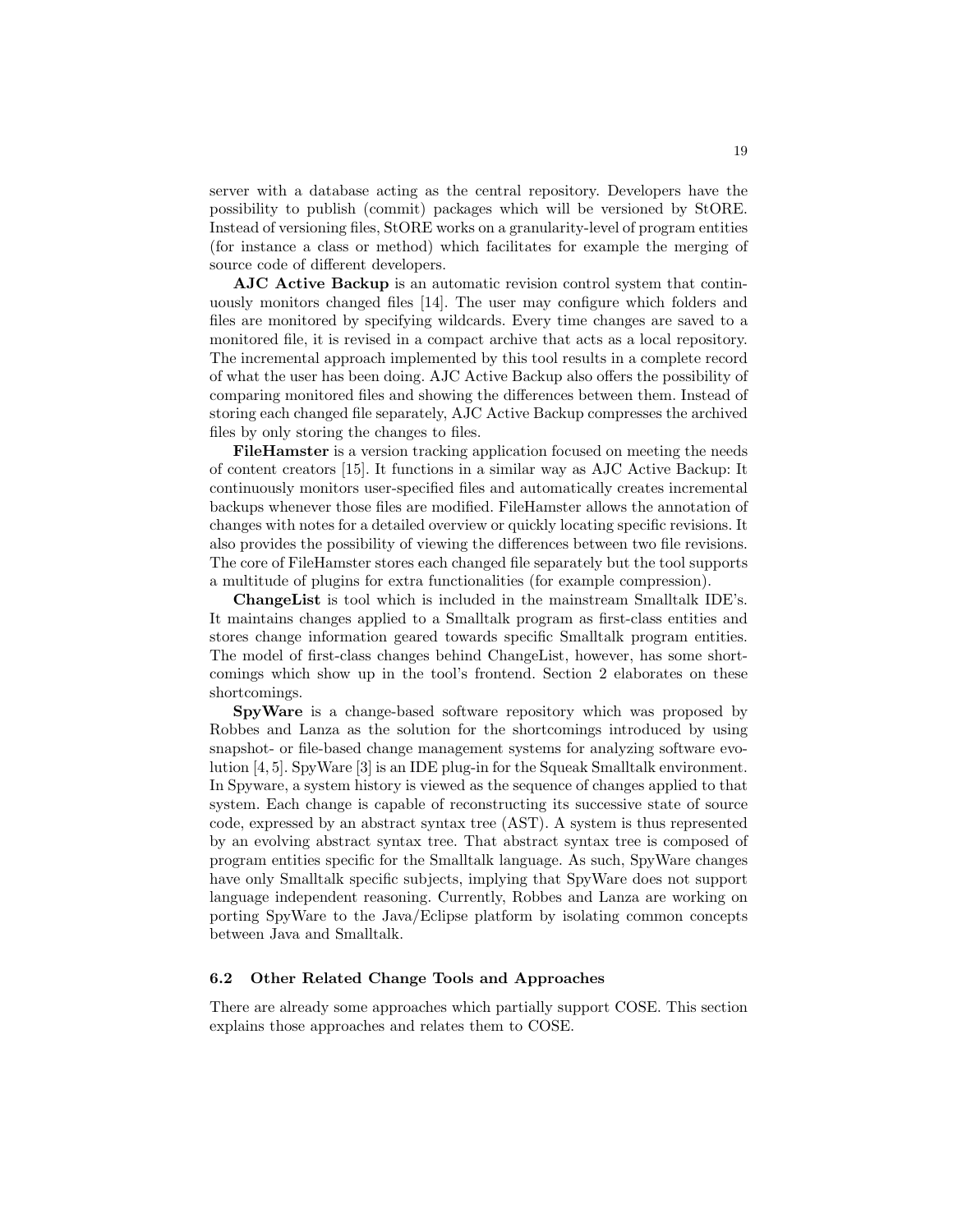Refactoring Browser The refactoring browser [16] is a powerful Smalltalk browser which allows the programmer to perform various automated refactorings on Smalltalk source code such as renaming variables and methods. In this case the focus is on rapidly and automatically performing a set of standard refactorings without introducing errors. The changes which are applied by the Refactoring Browser, however, are not stored as composite changes, but in as an extensive list of atomic changes.

MolhadoRef This Eclipse plugin is described in [17]. It is a version control system that never loses the history of refactored elements, by tracking the evolution history at a fine level of granularity. MolhadoRef is aware of the program elements and treats refactorings as first-class changes. The difference between ChEOPS and MolhadoRef lies in the granularity of the preserved first-class changes. While MolhadoRef only treats refactorings as first-class, ChEOPS also treats the more fine-grained changes as first-class.

IDE support Many environments such as Eclipse [7] or VisualWorks [4] already initiate interactive dialogues to add a class. Some of them provide interactive support for refactorings [18, 16] To the best of our knowledge, there are no environments that provide dialogues to maintain all kinds of changes (for instance adding a method, defining a new kind of change, undoing a refactoring, etc).

Conditional transformation In [19] a new kind of refactoring tools is proposed, which allow users to create, edit and compose refactorings. The challenge in this work is the computation of the precondition of the composite refactoring from the preconditions of the composed refactorings. For this purpose, a formal model for automatic, program-independent composition of conditional program transformations, is introduced. These techniques can be used to derive the preconditions of composite changes.

### 7 Future work

Change-Oriented Software Engineering lifts up the level of abstraction of the development process. Instead of expressing the programs in a programming language, they are expressed in terms of changes to the building blocks of a chosen programming style. In this paper, we focussed on class-based object-oriented programming, and more specifically on the Famix model.

This work is situated in the domain of software evolution in which componentbased programming is frequently asserted. We envision an implementation of COSE for a component-based meta-model, which consists of components, provided services, required services, ports to those services and connectors to connect the ports. Primary experimental results show that COSE is also applicable in a component-based context. More experiments need to be conducted in order to validate its applicability and to find out the opportunities that this brings along.

Another point of future work lies in the modification of the change semantics. Change lists contain a list of changes, which can be applied in order to produce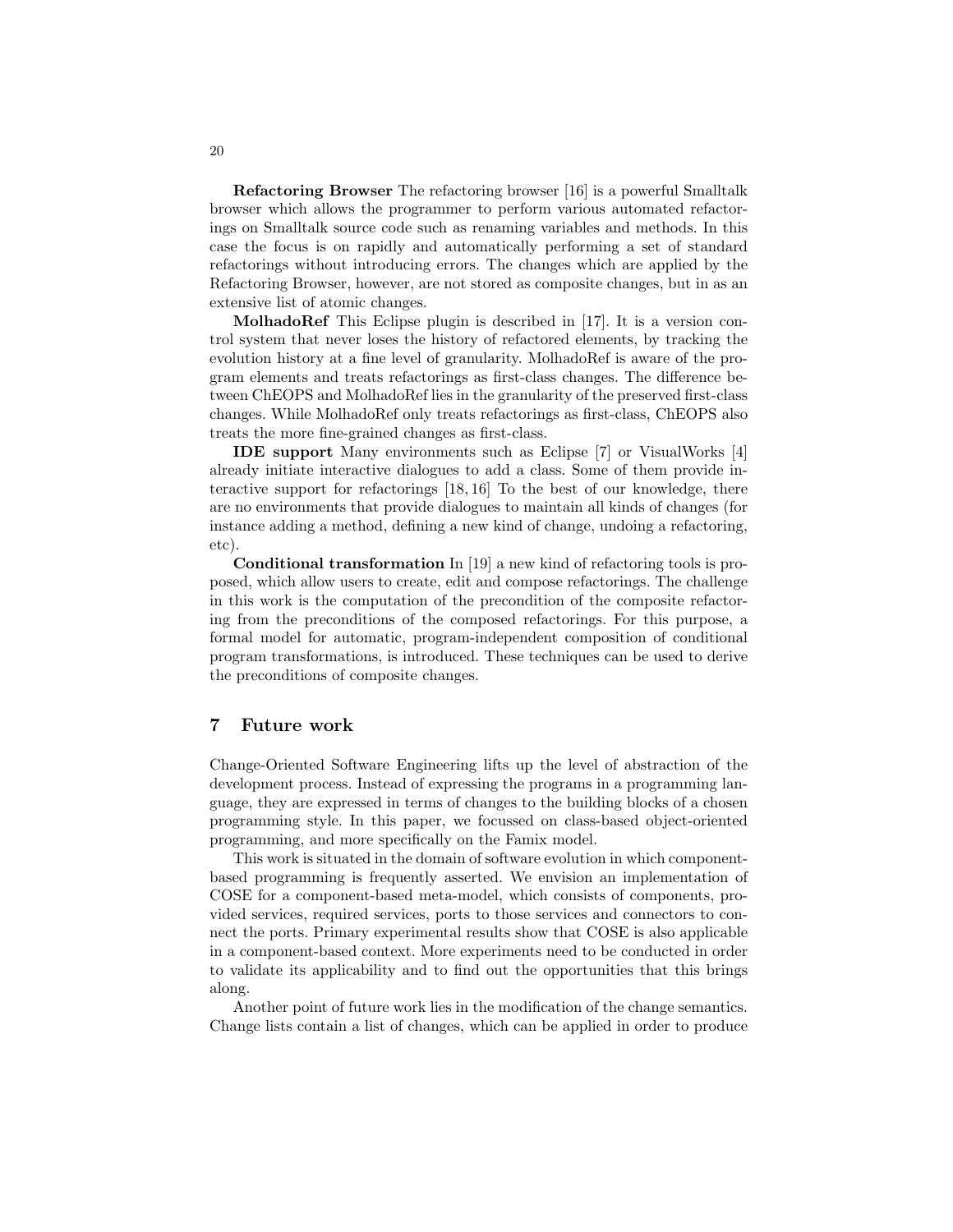a software system. To apply the changes of a change list, semantics need to be defined for every kind of change from that list. These semantics can be modified in order to tweak the generation of the software system. Possible applications of modification of semantics include platform-specific code-generation, automatic generation of uninstall programs and the propagation of changes to a running system.

### 8 Conclusion

In this paper, we envision a new programming paradigm: Change-Oriented Software Engineering (COSE). COSE is a programming paradigm which targets software evolution and which centralises changes as the main entity in the development process. The subject of the change refers to the building block of a programming language in which the program is being developed. As such, COSE builds on top of another programming paradigm in which those building blocks are written. In this paper, we build on the object-oriented programming and take the Famix meta-model as a model for describing the programs that are to be changed.

We show why first-class changes are desired to program in a change-oriented way. We then identify four problems with respect to the model of first-class changes, as it is presented in a related approach. The restricted level of granularity in the different types of changes, the overloading of change types, the lack of high-level changes and the lack of program exploration facilities hinder good software evolution support. This explains the need to extend the model of first-class changes in such a way that these problems are overcome.

Four extensions to the model of first-class changes are presented: fine-grained, composable, dependable and intensional changes. These extensions overcome the problems that are identified in the existing model of first-class changes. ChEOPS, a Smalltalk implementation of COSE is explained. It is based on the existing implementation of first-class changes, but extended with solutions for the four extra requirements that were identified. Experiments in ChEOPS made a validation of the extensions to the model possible. In ChEOPS, we have implemented an evolution scenario in which we show how COSE manages to overcome the four identified problems of the change model.

### References

- 1. Estublier, J.: Software configuration management: a roadmap. In: ICSE Future of Software Engineering Track. (2000) 279–289
- 2. Robbes, R., Lanza, M.: Versioning systems for evolution research. In: Proceedings of Eighth International Workshop on Principles of Software Evolution, IEEE Computer Society (2005) 155–164
- 3. Robbes, R., Lanza, M.: A change-based approach to software evolution. Electronic Notes in Theoretical Computer Science (2007) 93–109
- 4. Howard, T., Goldberg, A.: VisualWorks Application Developer's Guide. Cincom Systems (1993-2005)